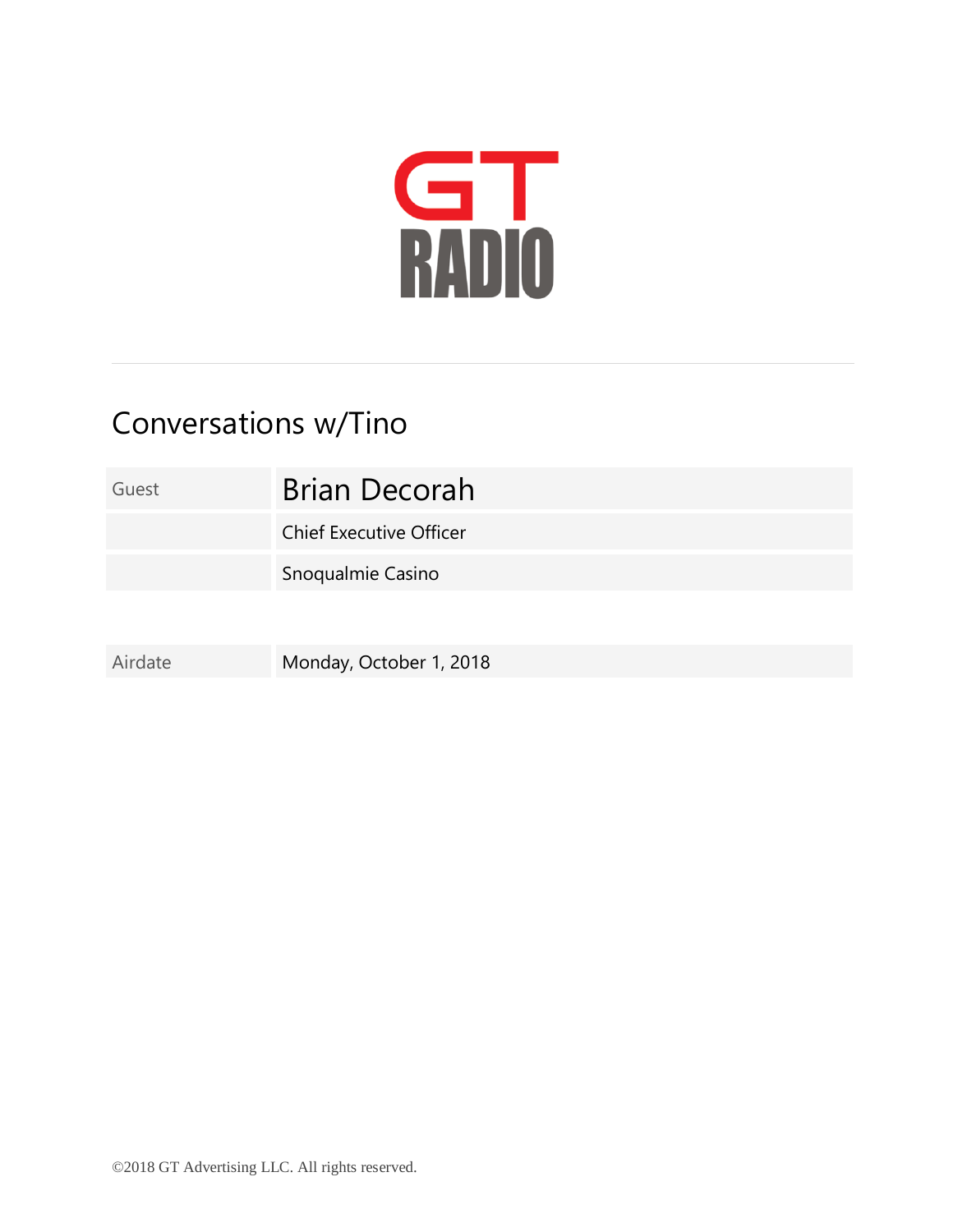| Tino Magnatta:        | Hello, and welcome to a very special episode of GT Radio. Today marks the one-<br>year anniversary of the Vegas shooting, the tragic shooting that took so many<br>deaths, the biggest mass shooting in United States history. It was a sad day, but<br>it also brought the city together and spurred the movement Vegas Strong and<br>brought a lot of people closer.                                                                                                                                                                                                                                                          |
|-----------------------|---------------------------------------------------------------------------------------------------------------------------------------------------------------------------------------------------------------------------------------------------------------------------------------------------------------------------------------------------------------------------------------------------------------------------------------------------------------------------------------------------------------------------------------------------------------------------------------------------------------------------------|
|                       | Today I have a good friend on the show who was in Vegas the night of the<br>shooting at the MGM. He's going to shed some light on some stuff that he's<br>doing after that night and how that night changed the way he thinks about<br>these things. Welcome to our show again, Brian Decorah.                                                                                                                                                                                                                                                                                                                                  |
| Brian Decorah:        | Hey, Tino, thanks for bringing me on again. Can't believe it's been a year. Yeah,<br>very good. Thanks for having me on.                                                                                                                                                                                                                                                                                                                                                                                                                                                                                                        |
| Tino Magnatta:        | Yeah, it's been a whole year. It seems like yesterday.                                                                                                                                                                                                                                                                                                                                                                                                                                                                                                                                                                          |
| Brian Decorah:        | Absolutely.                                                                                                                                                                                                                                                                                                                                                                                                                                                                                                                                                                                                                     |
| Tino Magnatta:        | It seems like yesterday. Let's talk a little bit about that night. Paint the picture<br>for us, because you were there, and this made a big impact on you and spurred<br>you to move forward and take some action. Paint the picture for us.                                                                                                                                                                                                                                                                                                                                                                                    |
| Brian Decorah:        | You got it. First and foremost, if we can all just take a moment today to think<br>about the people that are still struggling from the Vegas shooting. At some point<br>in our day, there's a lot of people out there. It's just a terrible thing, so if we can<br>all just take a moment to think about them, I think that'd be appropriate thing<br>to do.                                                                                                                                                                                                                                                                    |
|                       | The night of the shooting, I was across the street at MGM Grand. It was around<br>ten o'clock. I was having a drink with a friend, Nicole [Eggert 00:02:01]. I think<br>she's going to be calling in later on. We were just having a drink, and about 20<br>to 30 people came running through the casino. As I've described it in interviews<br>and on the story that we shared with you earlier, they had a look of fear on their<br>face. About a minute or two later, there was a wave of thousands of people that<br>came through, not with fear on their face, but terror. You could tell that<br>something was happening. |
|                       | What was different about this, Tino, as I was sitting there, as a casino operator,<br>people were running through the pits. They were jumping over railings. They<br>were running through restricted areas into the back of house and                                                                                                                                                                                                                                                                                                                                                                                           |
| Tino Magnatta:        | Yeah.                                                                                                                                                                                                                                                                                                                                                                                                                                                                                                                                                                                                                           |
| <b>Brian Decorah:</b> | At the time, I couldn't hear the danger. I couldn't hear gunshots. I couldn't<br>smell, I couldn't see anything. I just saw thousands of people running toward<br>me. It was at that moment, I thought, "You know what, I need to get us out of                                                                                                                                                                                                                                                                                                                                                                                 |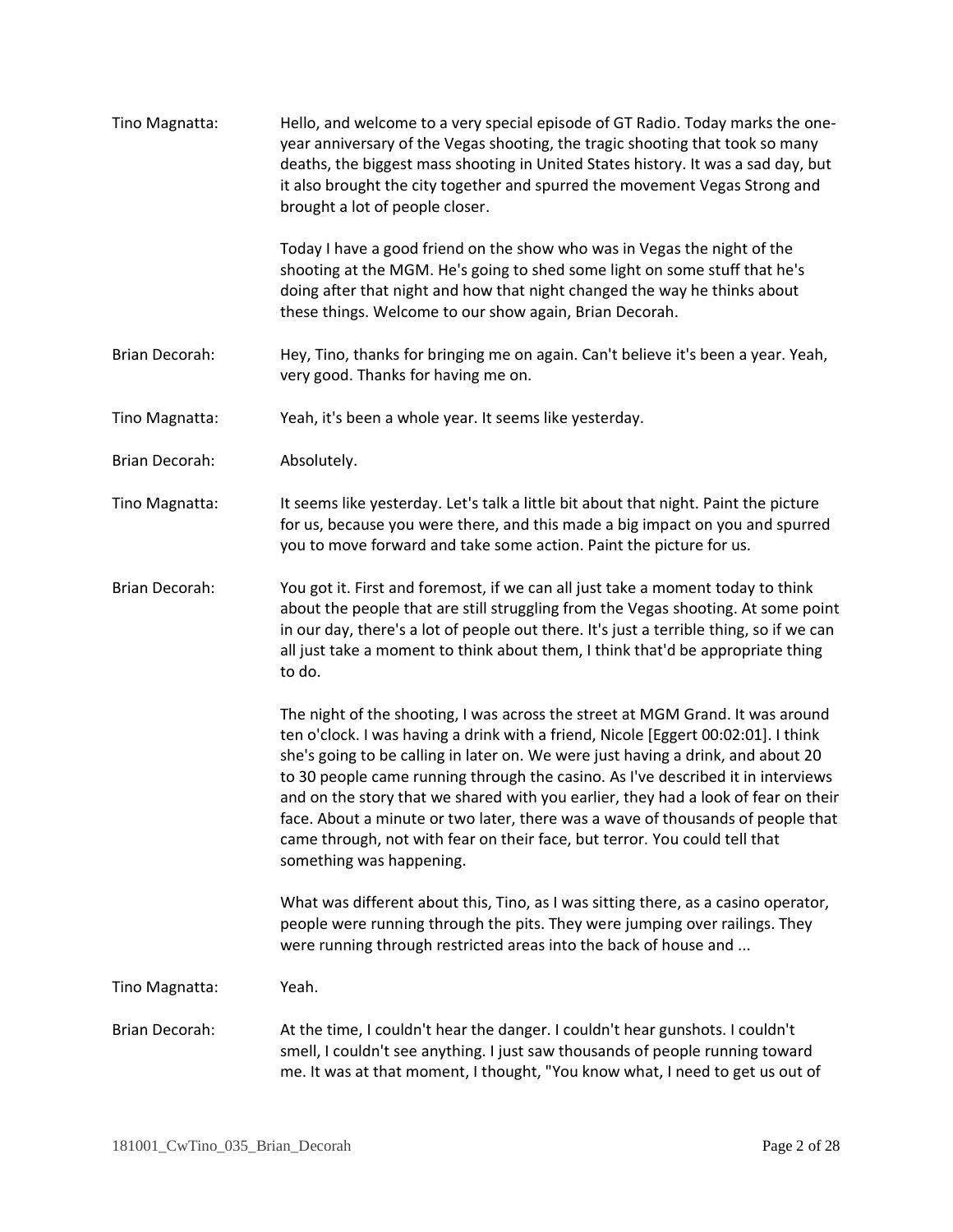here and get us to safety." That's painting a picture of how it happened and what made me start thinking about, "What do we do?"

Because when it happens, you're seeing all these people running through. I'm one of those guys that always, when I sit down, I have my back, I can face the door and always see what's happening, and I knew where I was. So if something happened, I knew where I could go. When this happened, all these people are running through, when we got up and we took off, we could have went left to get out onto the street. Not thinking it was a fire or anything like that, where you have to get out of the building, my first thought was, "Active shooter," some kind of threat like that, that the best place is probably to head up to my room. We ran for the elevators. As you can imagine, that seems like a great idea, but at the time, there were hundreds of people trying to get onto the same elevator, so an elevator bank.

We had to be a little bit assertive to get onto the first elevator car's opened up, but we got on, went up to the room. At that point you know something is happening. I think I called the front desk to see what was happening there. They were so busy in the data with other calls they never got to mine. You turn on the TV, and you start watching local news to see what's happening there.

At first, the reporting is so fluid, they've got to verify the things that they're being told. It was that there was a shooting of one person at Mandalay Bay, but they're showing the B roll or the camera of the live feed, and you see squad after squad after squad and dozens of ambulances going to the scene. You know something bigger's happening. That's where we go to the new information age of today, and that's, check Twitter, see what's going on Twitter. That's where ...

- Tino Magnatta: Yeah.
- Brian Decorah: ... I started seeing that it was as bad as what it was, and it wasn't verified news, but it was enough of the same type of messaging that we knew it was really bad. Obviously, that's something that gets your adrenaline pumping, when you've got thousands of people running towards you. We didn't sleep all that night. I didn't sleep the next day. It was crazy.
- Tino Magnatta: It started the beginning of the night, as I remember. You weren't clear if it was a mass shooting, right? Because there was one or two people that were pronounced, but as the night went on, it got more detailed, right? Got more terrifying.
- Brian Decorah: Yeah, exactly. It sure did. I was never in any danger, but at the time I didn't know that. That's the thing that started getting my mindset into how do we protect ourselves as casinos against this from happening again. At the time, I just saw thousands of people running into the pits, back house. I just knew we had to do something.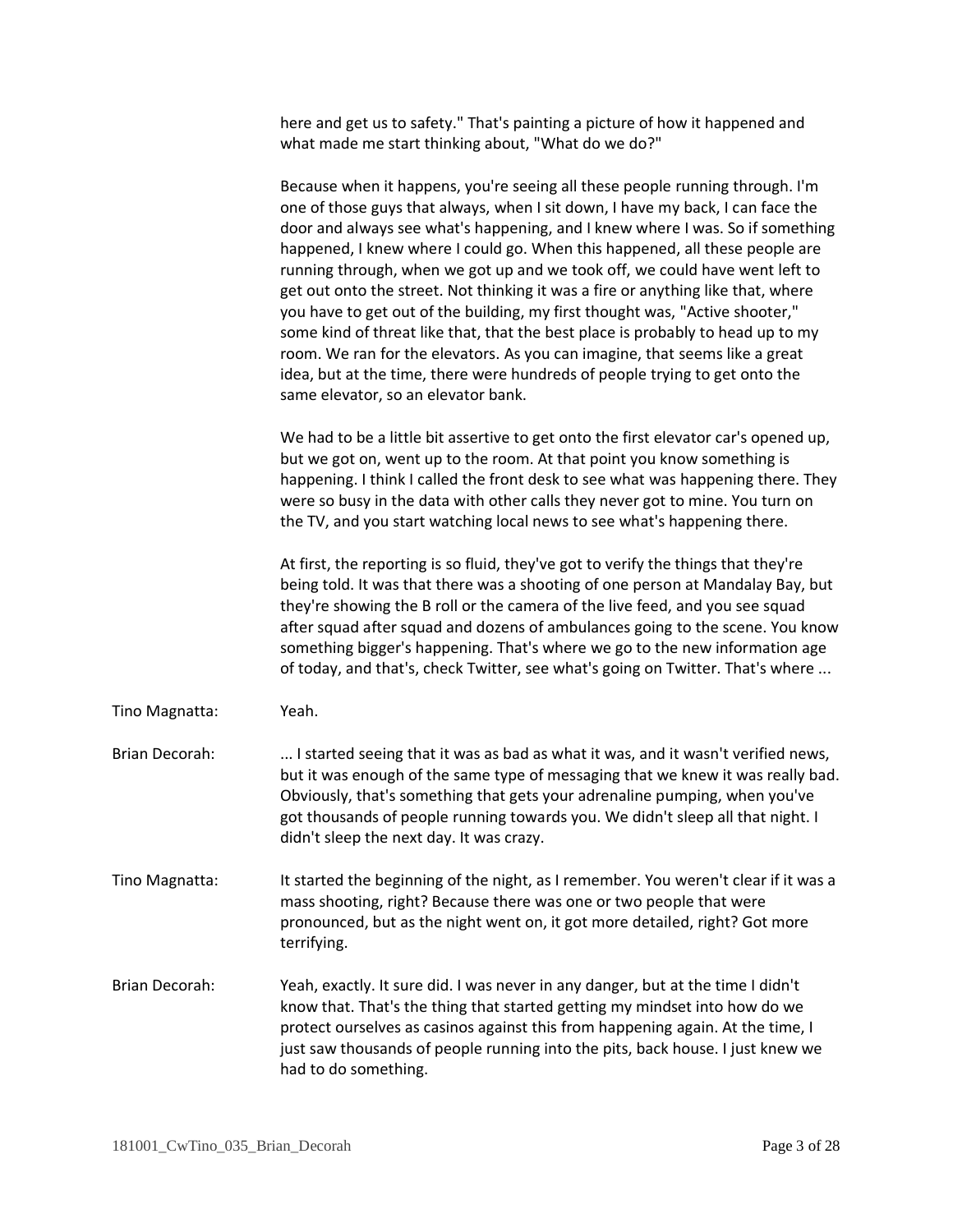- Tino Magnatta: You were affected for a little period of time. This just didn't hit you. You were thinking about this over a period of a week or something, right? Where you were contemplating, soaking everything ... Because it was so impactful to you, right? Describe that period for us, that time that you were thinking about all this.
- Brian Decorah: Yeah. That's the interesting part of it. Everyone responds differently to these types of things. That next morning we got up and went outside to see what's happening. You see the blood on the streets. You see where people left their sandals or cowboy hats. Everything is still a crime scene, so it's all still there. That becomes part of your memory. That's what you remember. I went down to donate blood at the hospital, because I knew they needed a lot of blood. We did those types of things.

Coming back, still not having slept, we went down to see the guys at Counting Cars. Have you seen that show on the History Channel? They've got, it counts customers that side bet on table games. They're good friends. We went down there. They were filming that day for one of their shows, and I saw somebody running. It was just a page. He was going to run and get somebody some water from the crew, but when I saw him running in street clothes and not running clothes, I thought, "Oh, man, there's another shooting." That happened a couple of different times. I think it was on the second or third day after, we were hanging out over by New York-New York. They've got the roller coaster that goes in and out of the building. When it came out of the building, that sound of the roller coaster and the "Chu-chung, chu-chung, chu-chung," I was up on that walkway ...

- Tino Magnatta: I know that sound.
- Brian Decorah: I thought there was a car. I thought there was a car mowing people down on the sidewalk. It stayed with me for a while.
- Tino Magnatta: Yeah, it's a big impact, big impact.
- Brian Decorah: Definitely. Definitely.
- Tino Magnatta: This all sank in, and what developed?

Brian Decorah: Yeah, so this is something we had all been thinking about for a long time. At my last casino, we had conducted active shooter training. It was a good training. People valued it. Any training is better than no training. That's setting the groundwork for what have I seen, what have I done in the past.

> In having lived through it and having seen it, when I started thinking about, what do we need to do as an industry, I think what's more important when it comes to active shooter training, it's to be able to recognize the sights and the sounds so that as soon as you hear it, you don't confuse it for balloons popping,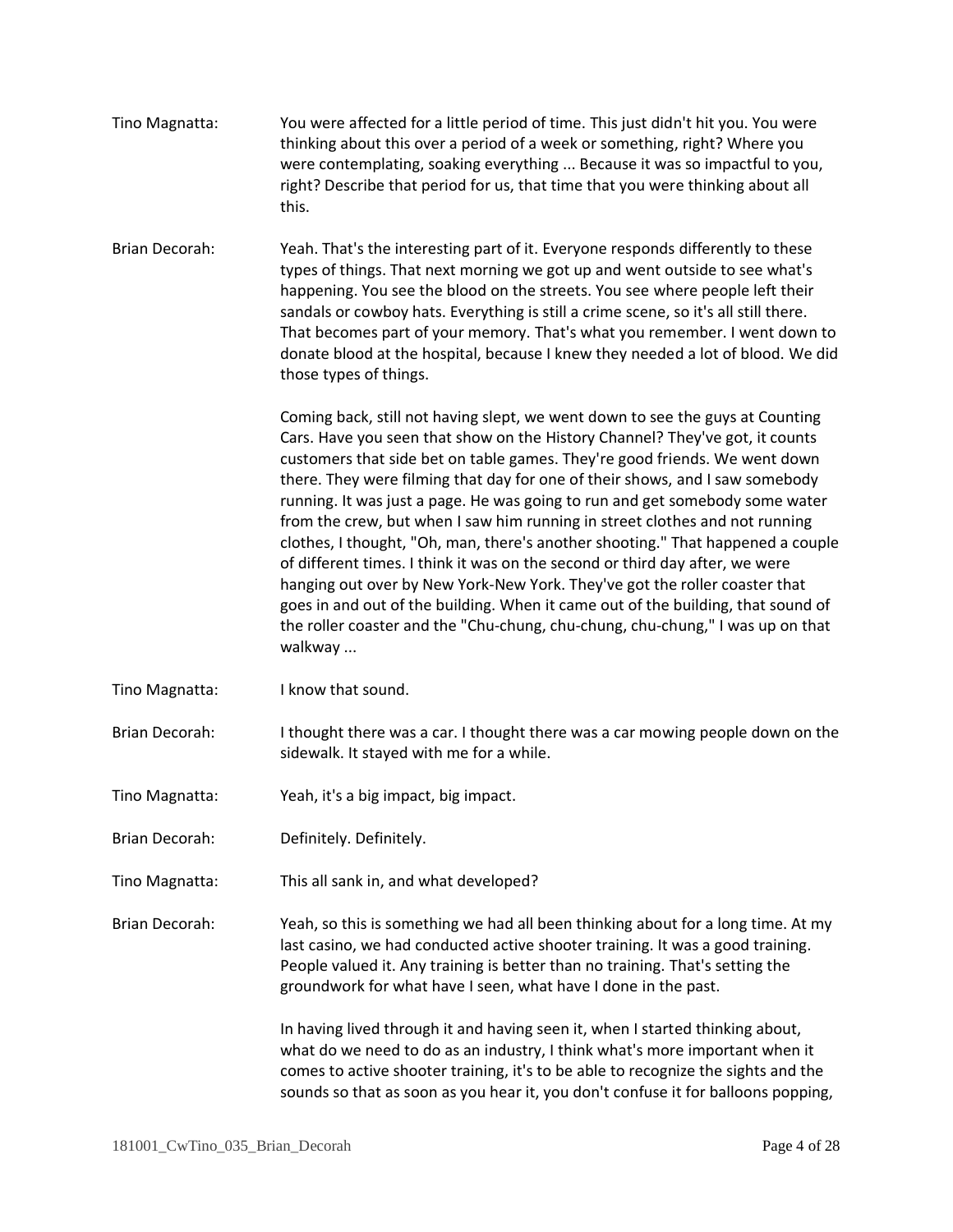you don't confuse it for any other type of noise. You know the sound of a gunshot once you've heard it indoors, and then you know it's time to act.

That's when I reached out to the guys from Tomahawk Strategic Solutions. Those are the guys from, the former Navy Seals from the Naval Special Warfare Development Group. I know that you know those guys. We started talking about, "How do we put this thing together, how do we make it work?"

Tino Magnatta: When you say put this thing together, make it work, what exactly did you have in mind? What did you want to do?

Brian Decorah: I wanted to keep it simple. I'll maybe walk you through the thought process and the actual planning for it. My thing was, is I wanted to make sure people had as much of a real-life replication of the sights and sounds as what they could, in a safe environment, in an open casino, where they would be able to recognize it if it happens again.

> The first part of that planning was, I needed to talk to the executive team. When I talked to the executive team at Snoqualmie, I think I started out in saying, "How many of you think in the next five years will there be another mass shooting in a casino?" One hundred percent of them raised their hands. I said, "Well, in the next three years, how many of you think there will be an active shooter or mass shooting in a casino?" They all raised their hands. It went down. One year I think maybe half the hands went up. We're all in the same mindset in wanting to protect our teams.

Because I don't think this has been done, where we fired live gunshots in an open casino before. I had to make sure I cleared it with, of course, the owners, the Snoqualmie Tribe. They put such a heavy emphasis on taking care of the team that they knew that we would plan around it and plan accordingly, and they were all in. But that's not it. We had to go to the Gaming Commission to make sure that they were fully aware of what our plans were. They have the same interest in taking care of the business, the assets, and very forward thinking. They were very much on board with it.

It was just a matter of putting together with the team and setting out priorities, because it wasn't just a normal training. Again, I wanted to shoot live blank gunfire somewhere in the casino, not on the gaming floor. We did it in the ballroom. Then we also did scenarios down in the basement where all the office areas are. That was laying the groundwork of saying, "Let's train them on Run, Hide and Fight and Stop the Bleed," very simple. I just wanted the team to live. I don't want to train just to train. I wanted to teach them life skills that could save their life someday. That's why I turned to Tomahawk.

Tino Magnatta: Yeah. What did they tell you when you met with them? What did they say? What did they feel was going to be the right thing?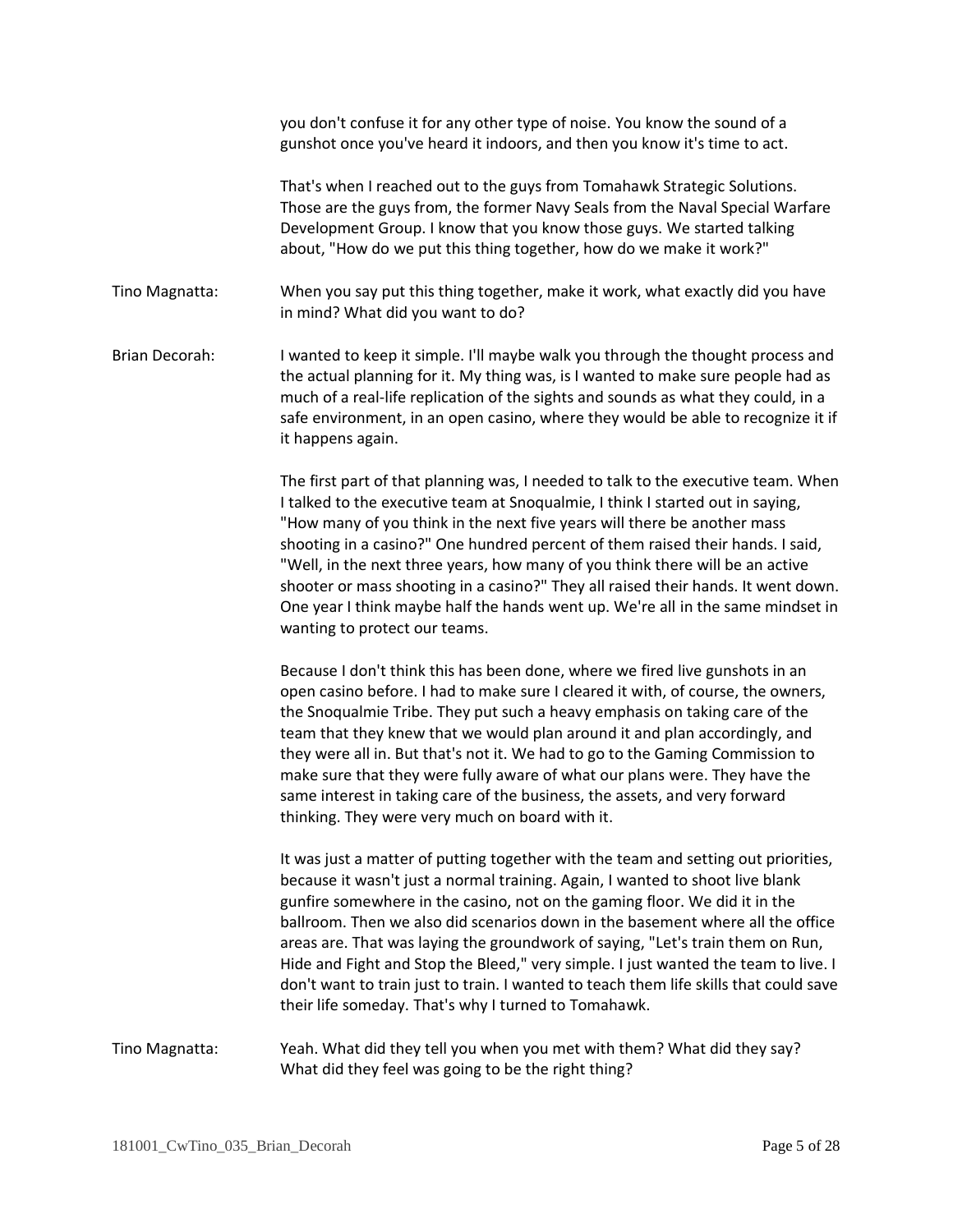| <b>Brian Decorah:</b> | Yeah. They've done this for Fortune 25 companies. They've done it for some of<br>the biggest banks in the world. You know their background. It's all Navy Seals<br>Special Forces guys. One of the guys, Joe, is from the Virginia Tech shooting. He<br>was one of the first SWAT officers that was there that day. I think he was one of<br>the first people that got to the shooter during that incident.                                                                                                                                                                                                                                                                                                          |
|-----------------------|----------------------------------------------------------------------------------------------------------------------------------------------------------------------------------------------------------------------------------------------------------------------------------------------------------------------------------------------------------------------------------------------------------------------------------------------------------------------------------------------------------------------------------------------------------------------------------------------------------------------------------------------------------------------------------------------------------------------|
|                       | When we talked to them, they already had a game plan for what they've used<br>for everybody else. When it came to our priorities, I told them what I thought<br>was important for us based on feedback from my team, because it was 100<br>percent a team effort. I told them I wanted to train them on Run, Hide, Fight<br>and Stop the Bleed. They asked what the other priorities were. Of course, keep<br>the team safe.                                                                                                                                                                                                                                                                                         |
|                       | We started having conversations about what types of reactions will people<br>have. When you hear a gunshot go off, are we going to have to have counselors<br>onsite? Are we going to have trauma folks there? What are we going to expect?<br>They walked us through that. They've done it so many times, and there's<br>nobody better in the world to train with than these guys when it comes to<br>terrorist type activities, mass shootings, et cetera.                                                                                                                                                                                                                                                         |
|                       | We just started walking through things. We did take a look at the blueprints of<br>the casino. We wanted to make sure that we kept them out of data closets,<br>sensitive areas. On the day that we had the training, we marked those off with<br>big red tape. A lot of the planning is things that people don't normally think<br>about, because we're trying to tell them, "Do what you would do to protect<br>yourself this day," and some people, they will run and slip something over to<br>hide behind it. It doesn't matter if it's a hundred-thousand-dollar sound board<br>for the concert you've got going on that night or a garbage can over in the<br>corner. People are going to run through things. |
| Tino Magnatta:        | Right.                                                                                                                                                                                                                                                                                                                                                                                                                                                                                                                                                                                                                                                                                                               |
| Brian Decorah:        | They're going to flip things over. It was really                                                                                                                                                                                                                                                                                                                                                                                                                                                                                                                                                                                                                                                                     |
| Tino Magnatta:        | They don't care. They're panicking.                                                                                                                                                                                                                                                                                                                                                                                                                                                                                                                                                                                                                                                                                  |
| Brian Decorah:        | Yeah. That's the whole goal is, just save yourself, get to someplace safe. They<br>really helped teach us what we had to plan for aside from the fact of I just<br>wanted them to hear live gunshots, and I wanted them to learn the Stop the<br>Bleed campaign. That's where we went into things with the Seals. When it came<br>to actual training day, because we'd planned to fire, those blank gunfire                                                                                                                                                                                                                                                                                                          |
| Tino Magnatta:        | Hang on a second. Back up for a second.                                                                                                                                                                                                                                                                                                                                                                                                                                                                                                                                                                                                                                                                              |
| Brian Decorah:        | Yeah, go ahead.                                                                                                                                                                                                                                                                                                                                                                                                                                                                                                                                                                                                                                                                                                      |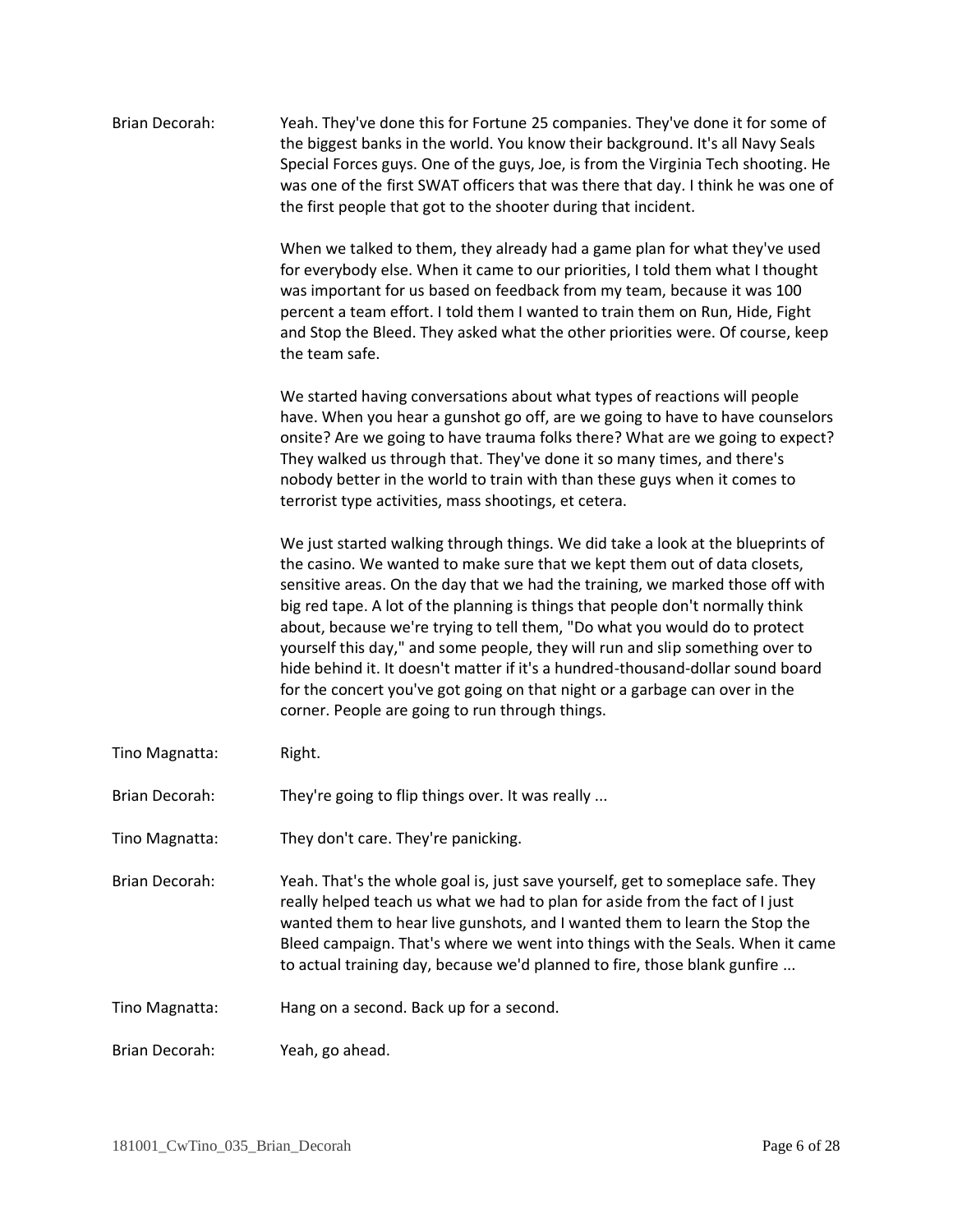| Tino Magnatta:        | Back up a bit. You planned this whole thing, right? How does this, because this is<br>like a pretty massive thing. Casinos are not big. What did you do? Did you have<br>meetings with the staff and the Seals and pre-this whole thing? How did that<br>unfold? Was that a week before                                                                                                                                                                                                                                                                                                                                                                                      |
|-----------------------|------------------------------------------------------------------------------------------------------------------------------------------------------------------------------------------------------------------------------------------------------------------------------------------------------------------------------------------------------------------------------------------------------------------------------------------------------------------------------------------------------------------------------------------------------------------------------------------------------------------------------------------------------------------------------|
| Brian Decorah:        | Definitely.                                                                                                                                                                                                                                                                                                                                                                                                                                                                                                                                                                                                                                                                  |
| Tino Magnatta:        | you came in, or did you just come in and surprise  How did that work before<br>they start the actual thing?                                                                                                                                                                                                                                                                                                                                                                                                                                                                                                                                                                  |
| Brian Decorah:        | I'm glad you asked that, because something like this on this large of a scale with<br>the things that we were going to be doing needed a lot of planning. We did have<br>a lot of meetings. We had a number of meetings on the phone prior to getting<br>together in person and onsite. I think we had maybe four phone calls. We<br>included our security director. We invited the police for the tribe, the local<br>municipalities, some of the key executives on the team, the Gaming<br>Commission, all the right people, on the phone, looking at the same things as far<br>as blueprints, things like that. Everybody knew exactly what we were going to<br>be doing. |
|                       | That's the thing with these guys from Tomahawk is, their expertise is one thing<br>that's unquestioned. They are the best in the world, but when it comes to the<br>finer details and the soft touches, they are there with you through the entire<br>thing, start to finish and afterwards, to make sure that everything is understood,<br>everything is safe, and everything is done according to your vision. They really<br>helped out with that quite a bit. I would say overall we probably had upwards of<br>ten planning meetings, whether on the phone or in person, leading up to the<br>training.                                                                 |
| Tino Magnatta:        | Yeah. This happened a couple months before you actually even start, right,<br>because you've got to get everything prepped?                                                                                                                                                                                                                                                                                                                                                                                                                                                                                                                                                  |
| Brian Decorah:        | Oh, for sure. This is something that we've all been thinking about for, I think<br>most operators have been thinking about this for years at this point, but for us,<br>we started the conversation pretty much right when I got to Seattle. I think we<br>had the plan sketched up within about four months, maybe even three months.                                                                                                                                                                                                                                                                                                                                       |
| Tino Magnatta:        | Yeah.                                                                                                                                                                                                                                                                                                                                                                                                                                                                                                                                                                                                                                                                        |
| <b>Brian Decorah:</b> | Then it was about three months after that that we executed the plan. It was<br>well thought out, a team effort, and things really worked well.                                                                                                                                                                                                                                                                                                                                                                                                                                                                                                                               |
| Tino Magnatta:        | I also like the fact that you brought in the other players, like the police and the<br>Gaming Commission, the local people. You get everybody involved, because<br>when something like this happens, it's not just about the casino. It's also about<br>all the support agencies around them, right?                                                                                                                                                                                                                                                                                                                                                                         |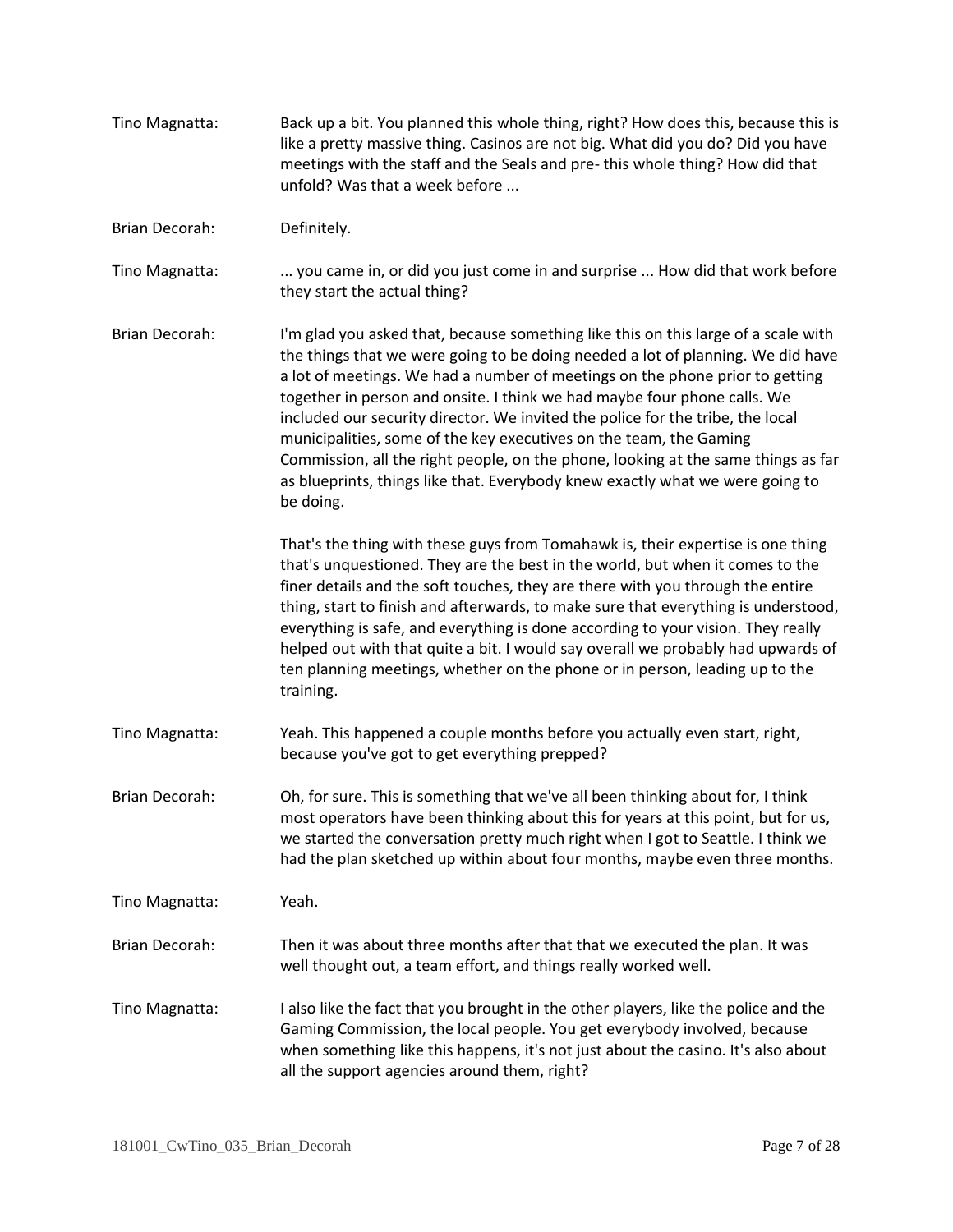| Brian Decorah:        | Yeah, exactly. For us, from our perspective, we wanted to invite anybody that<br>could have made it. We invited the police, the Sheriff's Department. I think we<br>sent an invitation to the State Patrol, because they do these types of things with<br>the Governor's Office, and other high profile issues. All of them also have<br>restrictions on their budget, so not all were able to send folks out, but we<br>wanted people to see it as we were putting the focus on training the team<br>members to survive.                                                                                                                                                                                         |
|-----------------------|-------------------------------------------------------------------------------------------------------------------------------------------------------------------------------------------------------------------------------------------------------------------------------------------------------------------------------------------------------------------------------------------------------------------------------------------------------------------------------------------------------------------------------------------------------------------------------------------------------------------------------------------------------------------------------------------------------------------|
|                       | We didn't run a tabletop exercise on what law enforcement would do to<br>respond. The average response time in an active shooter situation is seven<br>minutes. From the time the first gunfire goes off until the last one and law<br>enforcement gets there, there's a likelihood that the incident will be over. That's<br>why we wanted to focus on just the team members saving themselves, saving<br>the guests, because chances are it's going to be over before law enforcement<br>gets there. We did the right thing. We invited them. Those that could make it<br>made it, but if they couldn't, they couldn't. This is something we'll do on an<br>annual basis on some level.                         |
| Tino Magnatta:        | That's great. Now you've done all this planning. You've got it all ready. What<br>happens the day of? These trucks show up? Paint the picture and what happens.<br>What's the setup? How does this happen?                                                                                                                                                                                                                                                                                                                                                                                                                                                                                                        |
| <b>Brian Decorah:</b> | Yeah, right on. We start early in the morning. Prior to training day, it was<br>important to the Seals or the Tomahawk guys and us as well that we had to<br>have everyone sign releases that were going to participate. There are two<br>releases. One, they had to sign off on liability, because this was going to be a<br>stressful situation. We wanted to put them in stressful situations so they knew<br>how to respond. When you're running from an active shooter, you may trip, you<br>may fall. Anything could happen, so just to relieve the Tomahawk guys and their<br>casino of any liability for the training exercise, which was paid but voluntary,<br>they had to sign off on a release there. |
|                       | The other piece of it was, what the initial vision is, we wanted to train them to<br>survive with Run, Hide, Fight and Stop the Bleed, but the other piece of this,<br>Tino, is I wanted to make sure that people in our area saw that we were<br>prepared. We're known as a soft target, but we're not as soft as what we used<br>to be, so that if it does happen at Snoqualmie Casino, we are prepared to<br>respond and to minimize the casualties. We had to have them sign off on the<br>media releases.                                                                                                                                                                                                    |
| Tino Magnatta:        | Yeah, so you get that message out there so that people know, "Hey, they're not<br>a soft target anymore. They might actually know what to do." You could actually<br>even fend off an attack by that, right, just by the publicity?                                                                                                                                                                                                                                                                                                                                                                                                                                                                               |
| Brian Decorah:        | Yeah, exactly. There's no way to know when and where something like that's<br>going to happen, but we just want to tell them, "We're not your [crosstalk<br>00:17:54]. We're not as soft as what we used to be," so we actually went out                                                                                                                                                                                                                                                                                                                                                                                                                                                                          |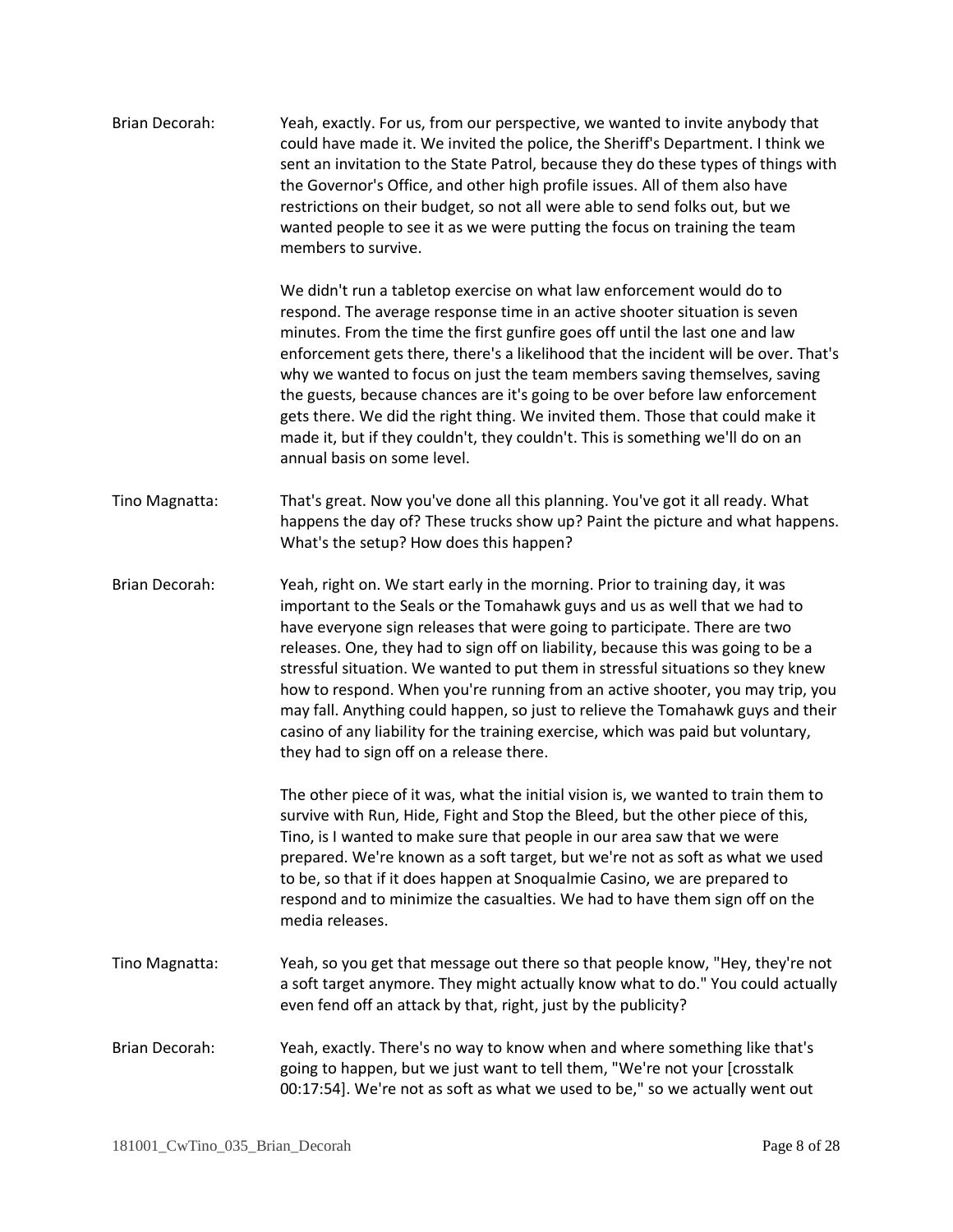and found a media partner. We went with King 5 News, or the NBC affiliate, up in Seattle, and we actually ...

Tino Magnatta: So smart.

Brian Decorah: ... got to them through our agency, yeah. We wanted to have them there wearing GoPro cameras. They had multiple cameramen there. A lot of them were Emmy-award-winning cameramen. Really a great crew, but the cool thing about it was, is the news anchor from the evening news there, Mark Wright is his name, he did a fantastic job, and I recommend folks look up the King 5 News Active Shooter piece that they did. His son was in a mass shooting in Seattle a couple of years ago, and his son survived.

- Tino Magnatta: Oh, wow. Oh, wow.
- Brian Decorah: The reason that his son survived was that he was prepared in his mind for what the sounds sounded like so that he didn't question, "What am I hearing?" He just knew, "It's time for me to go." It was a passionate thing for Mark to want to cover this story and participate.
- Tino Magnatta: That's great.

Brian Decorah: We couldn't have found a better journalist to tell our story, because they really did do a great job telling a story. You're exactly right. We want to tell people, "We're prepared and we're safe and we are not the place for you."

- Tino Magnatta: That's fantastic. You got everything set up. It's the day of. What is going to happen? What's happening? Is it just your staff in the casino, or how do you set that up?
- Brian Decorah: Yeah, correct. It was anybody on the staff that wanted to participate. Like I said, it was paid but voluntary training. Nobody was forced to go through on the casino staff. We also invited the tribal staff to come in, because we had the ballroom set up. We had unlimited folks to be able to come in.

A couple of key things as far as the actual day of training. We wanted to do the classroom portion to teach them Run, Hide, Fight and Stop the Bleed, but, most importantly, we wanted to walk them through actual scenarios. There was about an hour's worth of classroom training, where the instructors would go through, "Here's what you can expect. Here's what you do. Here's how it works." Then they went into a live simulation where they as the trainers fire the gunshots, and they said, "Here's what you do in the situation," but that's where things shifted into observers to participants.

After that, we set up the ballroom like a concert venue, so we turn all the lights down. We turn the music up, just like you'd expect at our concert venue or anybody else's. The music was going, and people were starting to get into the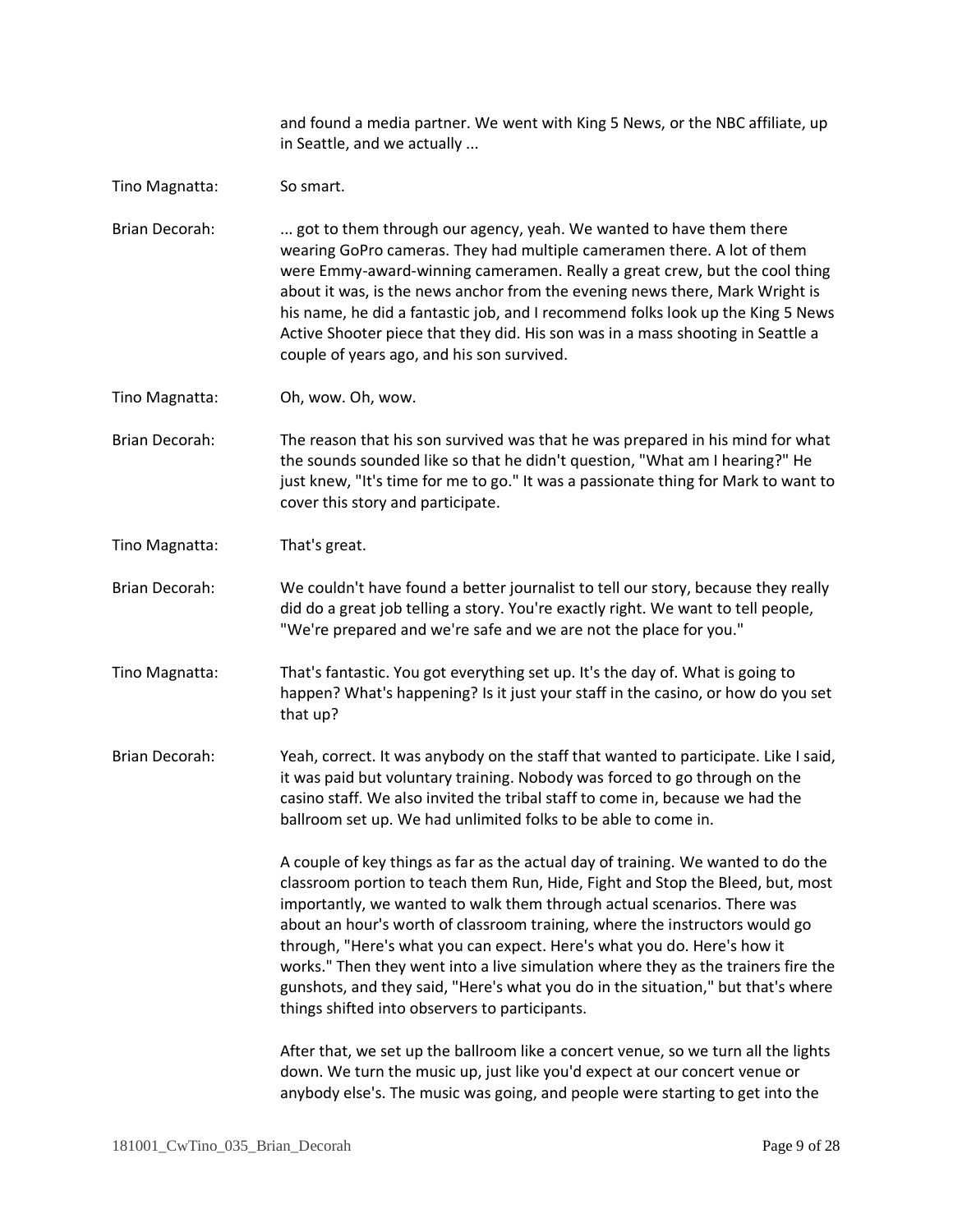music. Then that's when the gunshots started to ring out. That's where you see the organic reaction. They didn't know where the shooter was going to be coming from. They didn't know what the shooter was going to look like. You just got to see a raw response of what people will do in our ballroom. We set up slot machines towards the back of the room to simulate a little bit of gaming floor. We also had the ballroom scenario. That's what we did for Scenario One.

That's not the only place that people can be subject to active shooter in a casino. We wanted people to see it, hear it and feel it also down in the service level, where people work, in offices and hallways and conference rooms, so we did two additional for each session. We did a morning session. We did an afternoon session to try and get as many people in as possible. We saw exactly what we thought we would. Some people froze, didn't know what to do the first time, but they learned. They learned for the next time, it's time to get up and go. If you have to hide, you can barricade your doors. They really learned life lessons to be able to save themselves.

The difference between Scenario One and Scenario Three was exactly what we were looking for, just action. As the trainers say, "You may not choose the perfect action, but, most importantly, you just have to act. You have to do something. You can't just be a sitting duck. You won't survive. You have to run. You have to hide. You have to fight no matter what it takes to survive."

- Tino Magnatta: Yeah. What happens? Did they send in a bunch of their people to start shootings and acting like perpetrators?
- Brian Decorah: Yeah.

Tino Magnatta: How did they do that? How does it happen? Did they send a group of people or one person or ...?

Brian Decorah: Yeah. One of the things that was important to them was that we wanted to make sure that we had enough trainers there, because the trainers had to wear a certain color of vest, a safety vest. Observers wore another kind of safety vest. If you signed up and you wanted to go through the training, we didn't ... You could just do the classroom. You didn't have to do the live scenario if you didn't want to. We would put safety vests on them as well.

> In doing that, we wanted to make sure that after each simulation, we had a debrief, where people could talk about what went well, what didn't go well, let's look at a little bit of camera footage to see what happened. For that reason, they sent out four trainers. I didn't know which one was going to be the perpetrator, the gunman. We wanted to keep as many things hidden as possible, even from the public. We didn't want them to know that we were doing a shooting or the simulation this day, because it would be a day of a little bit of chaos, and what better time to perpetrate something like this than when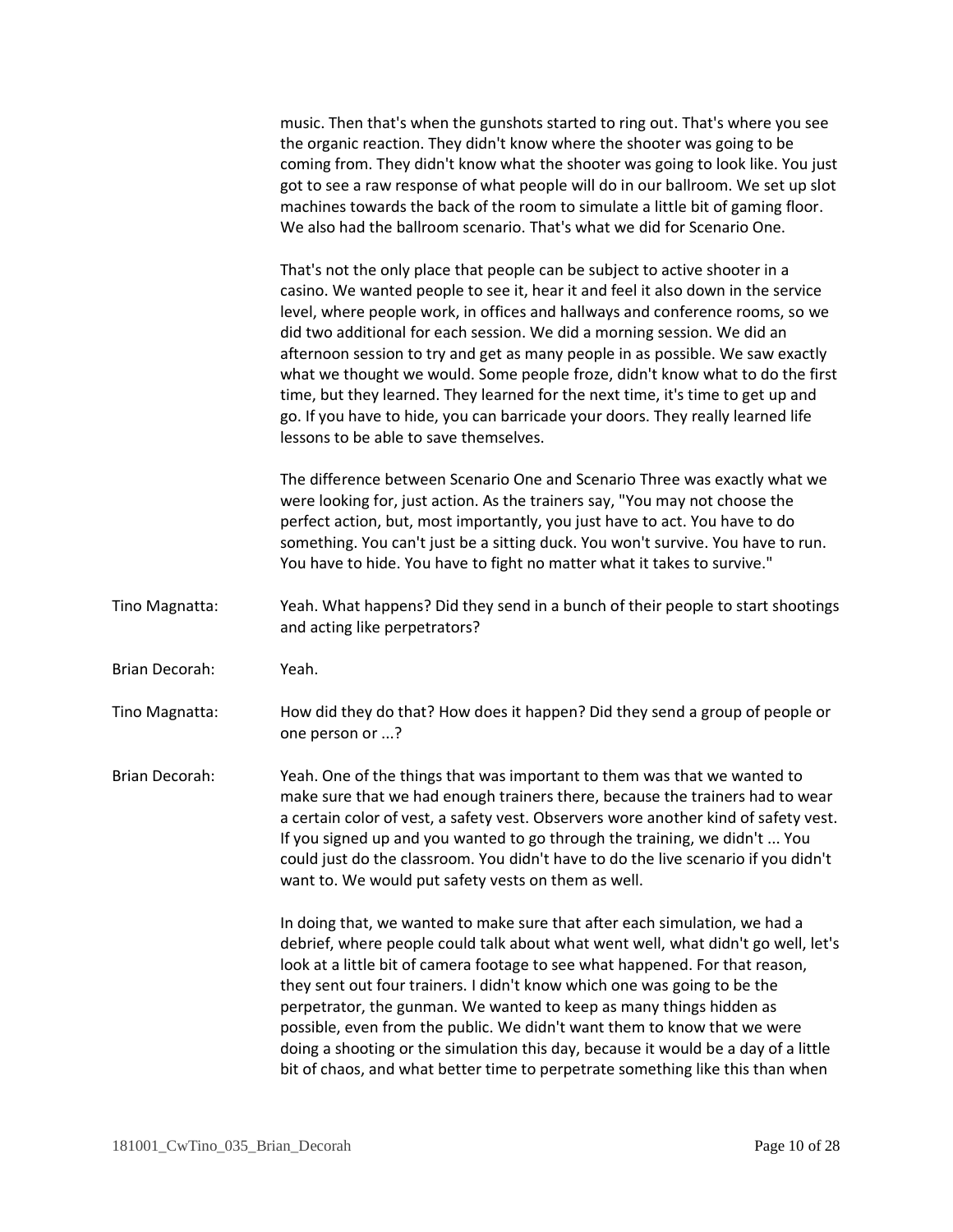there's already chaos. We didn't even tell the public when it was going to happen. We told the team, "Don't share this."

Then the day of, a lot of it was surprise to me as well, because I didn't want to lead the team toward acting a certain way because I knew what was going to happen. I just told them when the range goes hot, you guys are in charge. We will follow your lead, and that's exactly what we did.

Tino Magnatta: It's amazing, just amazing. What kind of things were they telling people? What kind of things were people doing before, and then what kind of things did they tell them to do that then they get better and would create a better outcome? What are the kind of things that are commonplace when people hear these shots?

Brian Decorah: Yeah. Like I said, they talk a lot about run, hide or fight. The night of the Vegas shooting, we ran. That's the first thing that we did. We went up to my room. I guess you could say that's when we started the hiding phase, whatever it takes to survive. It's not linear. You don't run first, then hide second, then fight third. If a shooting's happened and they're right next to you, it could be time to fight. Then once you're able to, you create space between yourself and the shooter, and if you don't have an option to run, maybe you're in a closet and the shooting's happening right outside, that's maybe where you hide. You barricade the door. You turn off the lights. You get away from the door. As the Seals will tell you, "Doors attract bullets. They're like magnets." I'm sure they've had more bullets go through doors that they're behind than they could count, so they made that very clear to us.

> Whatever it takes to survive. Create space between yourself and the shooter and just be prepared. Stay in the fight mentally and run or hide or fight. When it happens, don't focus on stopping, wrapping a shirt around somebody's bleeding leg. Until the danger's over, just keep creating separation between yourself and the shooter. There will be time to go back and save those people, but if you don't run, hide and fight, you are likely to be next. Then once the danger is over and the shooter is either incapacitated or gone, or whatever the case might be, that's where you go back in and you stop the bleed. It's not a matter of looking for a towel to press on an open wound. If there's a hole in a body and there's blood coming out, put pressure on it and stop the bleed from happening.

It's something that was critical to I think their previous lives as the high-profile military unit but also everyday life for all of us. We've actually got an example. We went down to Seattle a couple days ago, Stanford, our CMO, and I went down to meet with the Mariners and the Seahawks. We stopped by the news station that did the coverage for us. We ran into one of the cameramen. His name's John, that was there that day. He was really into the training, and he follows a lot of the Navy Seal podcasts and things like that.

When I saw him, he said, "We just want to thank you and Snoqualmie Casino for putting this training on. It saved my life." I said, "What happened?" He said,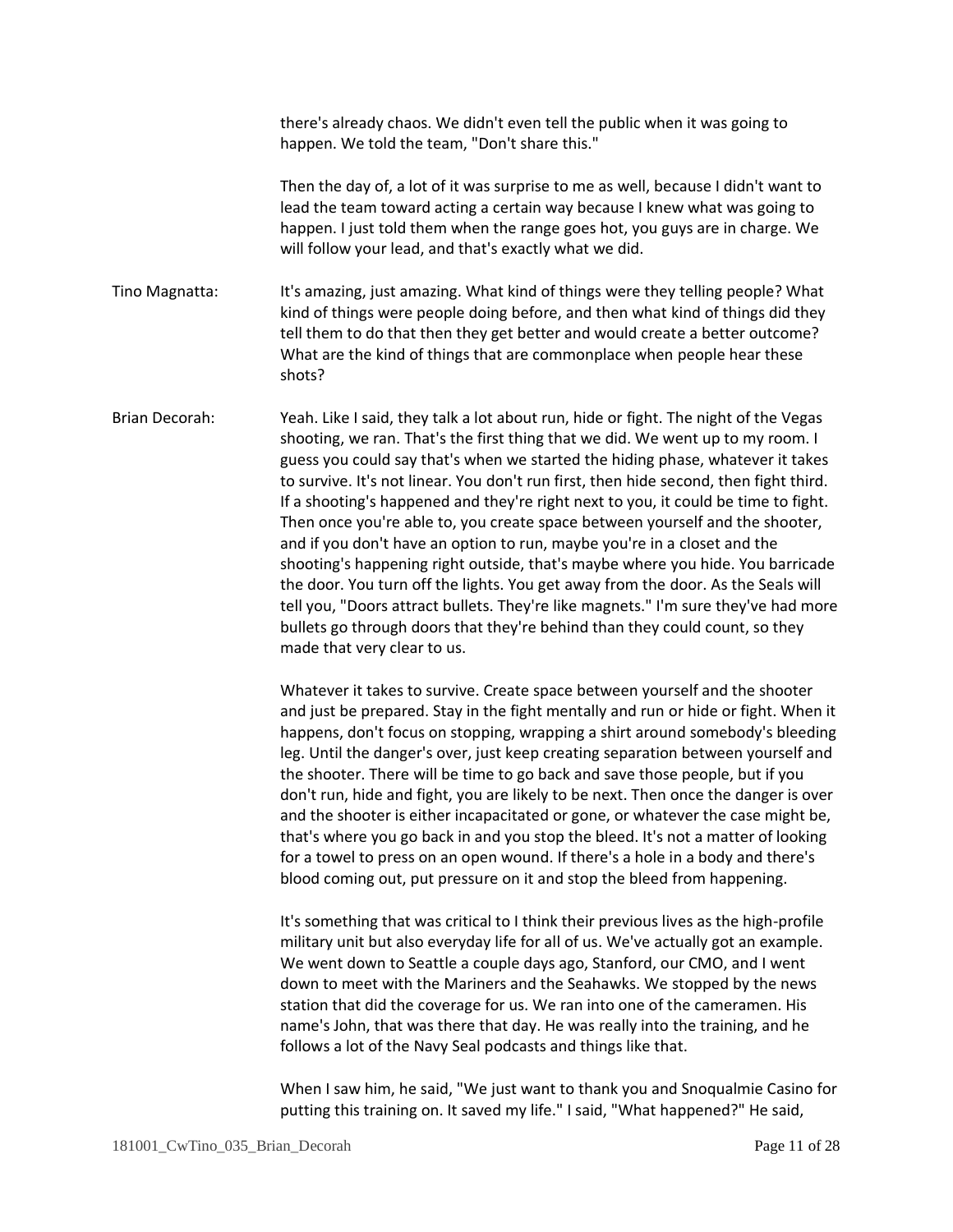| "Well, the mindset that they taught, that the Seals and the SWAT guys taught,      |
|------------------------------------------------------------------------------------|
| as far as that will to survive and that mindset," he said he had a gun in his face |
| two days before, I guess it was Wednesday of last week, where there was a road     |
| rage incident, and the guy came up and put a gun in his face. The mindset that     |
| he said created by the trainers was one that helped him disassociate himself       |
| with that situation from what he would normally try and do, and figured out a      |
| way to get out of it.                                                              |

These are life skills that maybe you'll use them as work. Maybe you'll use them at a concert venue. You don't know where you're going to use them. That was the priority for us, taking care of our team. We wanted to make Snoqualmie Casino a safer place. We wanted to make our team members safer in their everyday walk of life, whether it was at work or at home or doing fun things, whatever it was, and I think that really gives an example of what can happen. We're just in a different day and age where you don't know when you'll need this training.

I'm glad we did it once. We'll do it again. I'm not sure when we'll do it again, but we hope to do it about every year. If folks are thinking about, should we do it, should we not do it, I couldn't have asked for a better and more qualified team to come in and train us. They far exceeded everybody's expectations. Every set of feedback that we received from our team is they loved it. They would do it again, and for the folks that didn't go through it, started asking immediately, "We missed it. Is there any way we can get these guys back so we can do it?"

We're going to do it often. It's just the world we live in, especially for casinos and the amounts of people we have coming in. I think it's something that's important for everyone to consider.

- Tino Magnatta: Yeah, those guys are amazing. I've met them a couple of times at conferences. I've also heard them speak. Their skills, but they're amazing people. They really are.
- Brian Decorah: No question about it, absolutely. Strong ...
- Tino Magnatta: They're absolutely amazing, yeah. Brian, let me ask you something. Do you think that you would have done any of this if you weren't at the MGM that night?
- Brian Decorah: You know, I would we would have done something, because we had done it at Firekeepers when I was there, and that was something that the chairman of the tribe had asked, Homer Mandoka, he was very much of that mindset of proactive awareness and training, things like that. It's something we'd already done once with a casino I was with. We would have done something, but, you're right, everybody's lives and decisions are impacted by their own experiences. Everyone sees things through their own optics. Having been there and seeing ...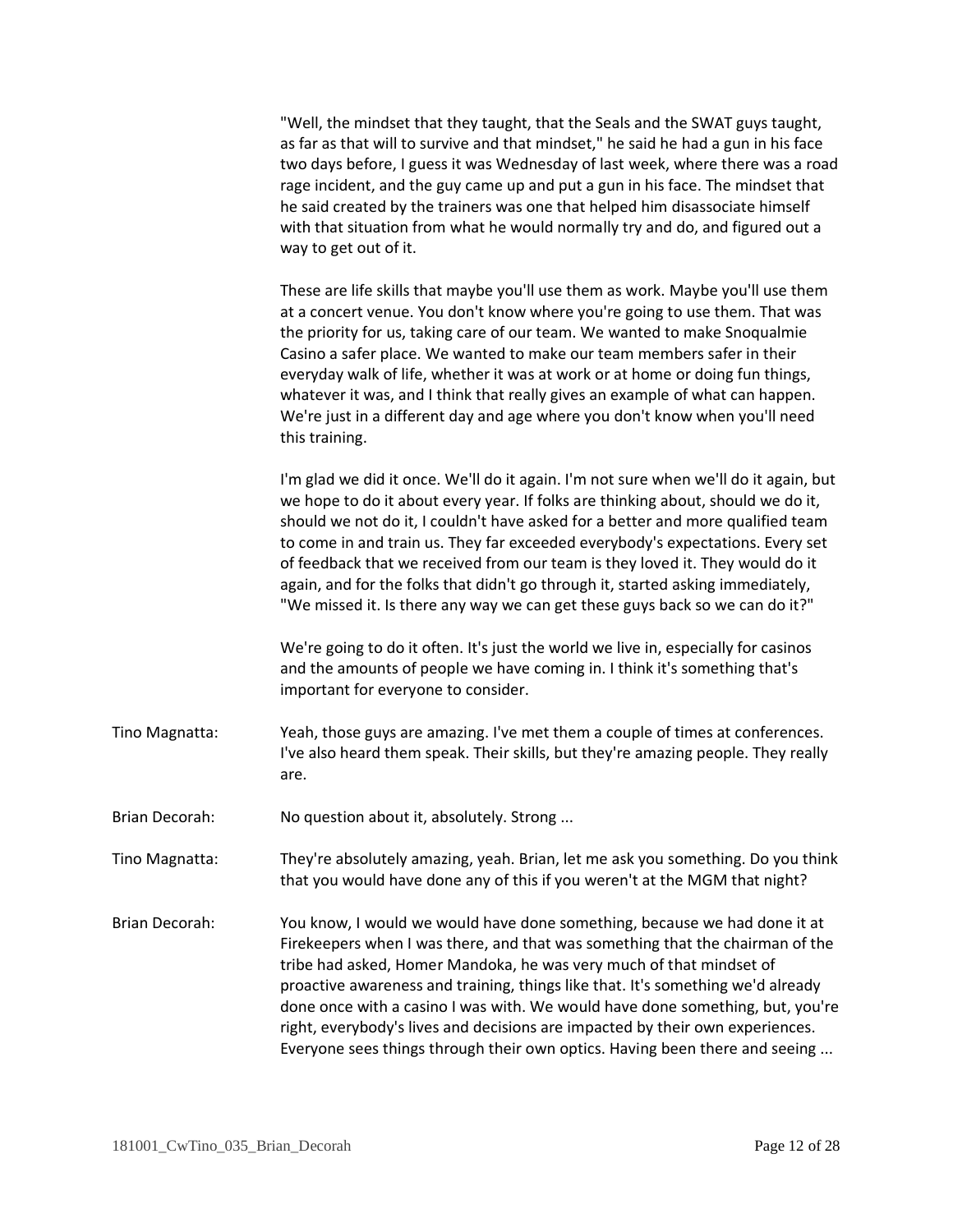|                       | At the MGM, when people were running through, and, like I said, they were<br>running through the pits, running into the restricted areas, the kitchens, running<br>over railings, things like that, the staff froze. I can't blame them. I worked on the<br>front line when I first started in the casino business, and that's just something<br>that we don't see. We don't see people running through the pits. Usually it's<br>somebody that's on their phone. They'll accidentally walk into a pit or whatever,<br>but this was thousands of people running through the pit. That told me we need<br>to do something that's a little bit more realistic to what they might actually see<br>so that they know exactly what to do if something like that happens. |
|-----------------------|---------------------------------------------------------------------------------------------------------------------------------------------------------------------------------------------------------------------------------------------------------------------------------------------------------------------------------------------------------------------------------------------------------------------------------------------------------------------------------------------------------------------------------------------------------------------------------------------------------------------------------------------------------------------------------------------------------------------------------------------------------------------|
|                       | It's not something that can be replicated on a PowerPoint. Even a instructor<br>that's there in person, you just don't get a feel for it. People can criticize that I<br>wanted to have live gunfire, even though they're blank rounds in the casino,<br>that's what was important to me and what I thought was best for my team and<br>making sure they recognized the sights and the sounds of what it's like so that if<br>it does happen, no matter where they're at, they'll recognize it and they will act.                                                                                                                                                                                                                                                   |
| Tino Magnatta:        | Yeah, just fascinating, amazing. It's really great stuff, Brian.                                                                                                                                                                                                                                                                                                                                                                                                                                                                                                                                                                                                                                                                                                    |
| Brian Decorah:        | Thank you.                                                                                                                                                                                                                                                                                                                                                                                                                                                                                                                                                                                                                                                                                                                                                          |
| Tino Magnatta:        | Let's take some phone calls here. We're lighting up here. People want to talk.                                                                                                                                                                                                                                                                                                                                                                                                                                                                                                                                                                                                                                                                                      |
| Brian Decorah:        | Okay, that's fine.                                                                                                                                                                                                                                                                                                                                                                                                                                                                                                                                                                                                                                                                                                                                                  |
| Tino Magnatta:        | All right. Here we go.                                                                                                                                                                                                                                                                                                                                                                                                                                                                                                                                                                                                                                                                                                                                              |
|                       | Hello. This is Tino Magnatta with GT Radio. I have Brian Decorah. Do you have a<br>question for him?                                                                                                                                                                                                                                                                                                                                                                                                                                                                                                                                                                                                                                                                |
| Ed:                   | Hi, Brian.                                                                                                                                                                                                                                                                                                                                                                                                                                                                                                                                                                                                                                                                                                                                                          |
| Brian Decorah:        | Hi there.                                                                                                                                                                                                                                                                                                                                                                                                                                                                                                                                                                                                                                                                                                                                                           |
| Ed:                   | Hi, Brian.                                                                                                                                                                                                                                                                                                                                                                                                                                                                                                                                                                                                                                                                                                                                                          |
| <b>Brian Decorah:</b> | Who's calling?                                                                                                                                                                                                                                                                                                                                                                                                                                                                                                                                                                                                                                                                                                                                                      |
| Ed:                   | Ed.                                                                                                                                                                                                                                                                                                                                                                                                                                                                                                                                                                                                                                                                                                                                                                 |
| Brian Decorah:        | Yes.                                                                                                                                                                                                                                                                                                                                                                                                                                                                                                                                                                                                                                                                                                                                                                |
| Ed:                   | I just want to thank you, Tino, for the show. This is really a very solemn day for<br>us here in Las Vegas.                                                                                                                                                                                                                                                                                                                                                                                                                                                                                                                                                                                                                                                         |
|                       | Brian, compliments to you and your team for prepared training at the property.<br>Very proactive, very powerful.                                                                                                                                                                                                                                                                                                                                                                                                                                                                                                                                                                                                                                                    |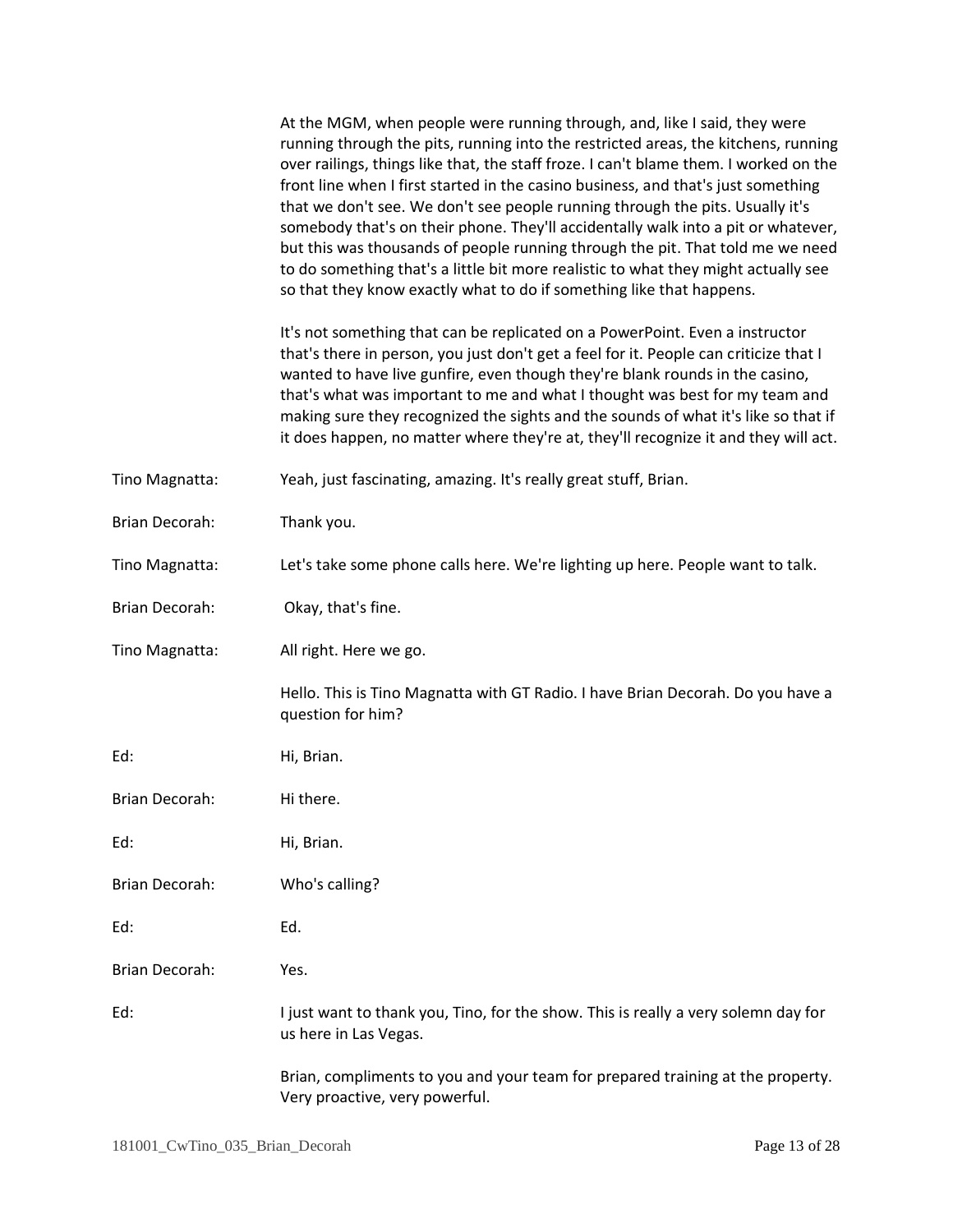| <b>Brian Decorah:</b> | Thank you.                                                                                                                                                                                                                                                                                                                                                                                   |
|-----------------------|----------------------------------------------------------------------------------------------------------------------------------------------------------------------------------------------------------------------------------------------------------------------------------------------------------------------------------------------------------------------------------------------|
| Ed:                   | Great advice for survivors too, by the way, yes. Thank you.                                                                                                                                                                                                                                                                                                                                  |
| Brian Decorah:        | Absolutely.                                                                                                                                                                                                                                                                                                                                                                                  |
| Ed:                   | I've been remembering all of the horrible things that we saw that day, and then<br>collectively you think of all the other things that we've experienced with all the<br>gun violence in our country that's happened since  Then I did a little research<br>just to bring it up so people can remember.                                                                                      |
|                       | Since 1979, we've had 19 movie theater attacks in our country. Since 1999,<br>we've had multiple school shootings since Columbine. In 1999, again, I was a<br>jury foreman for the, now it's Nevada's second deadliest attack, which was a<br>shooter that went into an Albertson's and shot and killed four people and<br>injured one.                                                      |
| <b>Brian Decorah:</b> | Oh, my gosh, that's terrible.                                                                                                                                                                                                                                                                                                                                                                |
| Tino Magnatta:        | Wow.                                                                                                                                                                                                                                                                                                                                                                                         |
| Ed:                   | The only reason he's alive, the only reason he's alive is because he faked being<br>dead in the produce counter.                                                                                                                                                                                                                                                                             |
|                       | Then in 2017 in London I was visiting a client. We work with all the casinos, and I<br>was visiting a client in Westminster, and then that attack took place while I was<br>at a casino marketing meeting for, I think it was 50 people that were injured.<br>Five were killed. One police officer was dead. He used his [inaudible 00:32:17],<br>because no guns are allowed in London now. |
| Brian Decorah:        | Terrible.                                                                                                                                                                                                                                                                                                                                                                                    |
| Ed:                   | Then this past Saturday, we went to the B52's Boy George Culture Club concert,<br>and, luckily, no incidents occurred, but everyone was looking in the sky at the<br>buildings in downtown Las Vegas. I heard people all around me asking if there<br>could be a sniper up there. "Do you think that they're watching and protecting<br>us?"                                                 |
| Tino Magnatta:        | Wow, that's amazing. Unbelievable.                                                                                                                                                                                                                                                                                                                                                           |
| Ed:                   | It really is.                                                                                                                                                                                                                                                                                                                                                                                |
| Tino Magnatta:        | Yeah, you never know now. Everything's changed.                                                                                                                                                                                                                                                                                                                                              |
| Ed:                   | Our whole lives have changed, exactly. You said it perfectly, but you not only<br>just spoke about it. I think it should be mandatory for casinos and all of the                                                                                                                                                                                                                             |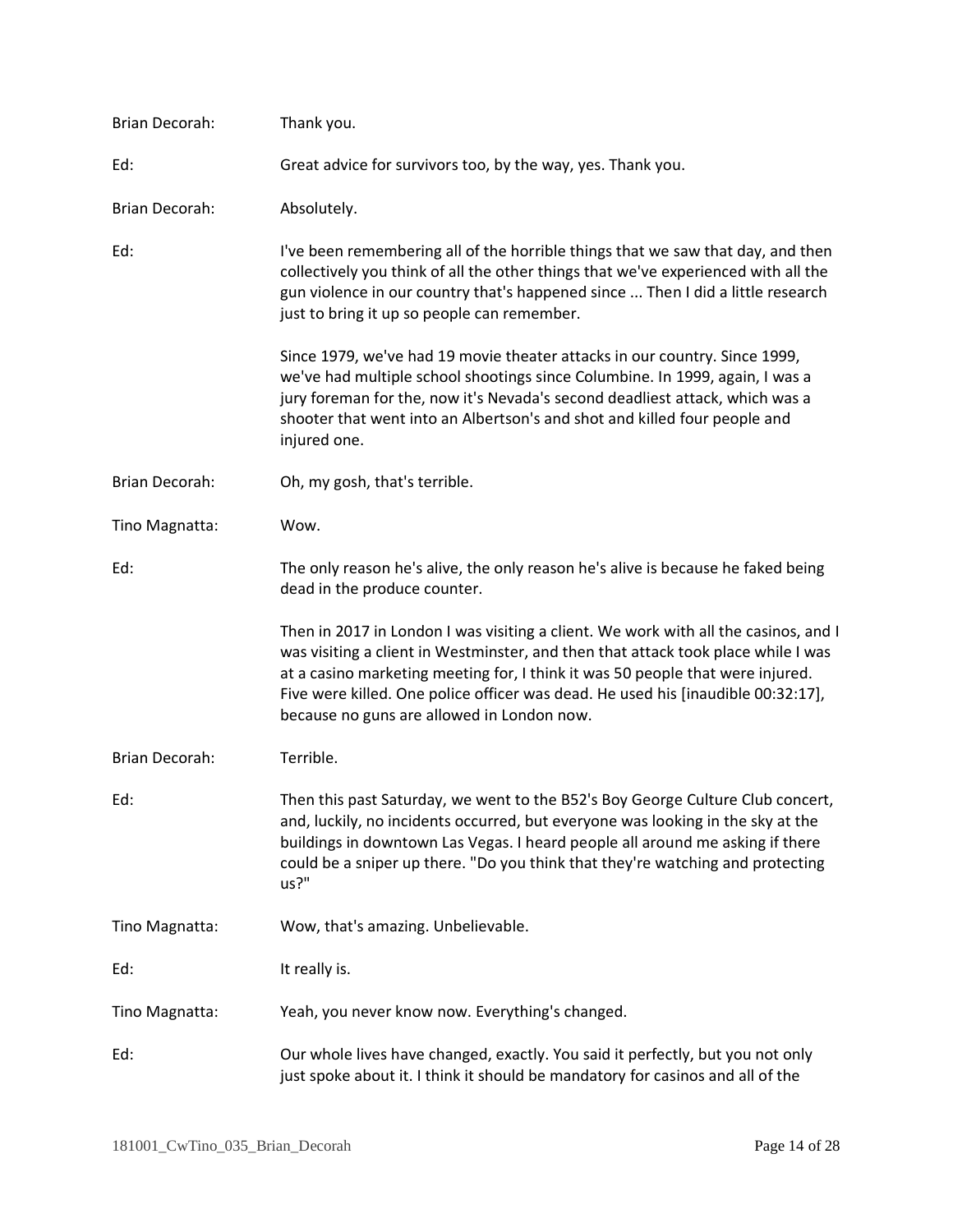employees to go through the training that you had that was so realistic. I really do. Great idea.

## Tino Magnatta: Wow.

Brian Decorah: Thank you so much. If I can speak to that, when the Seals came in and they gave this training, and some of the people asked, and the journalist asked, he said, "Are you creating a mindset of paranoia?" They said, "No, absolutely not. Once you go through this training and you, whether it's a restaurant or a movie theater, just take a look around. It takes two seconds to look and see where the exits are, see where the entrances are, and see where you would go if something happened." As we were doing that through that training scenario, whether we were upstairs or downstairs, he said, "Once you do it a few times, you will not stop doing it."

> I went out to breakfast this morning and did the same thing. It was just a little café, just a greasy spoon, a great place to get hash browns, but the same thing. A very unlikely place for an active shooter, but you just look at the doors. You look at the exits. You look where you can run into the kitchen. It takes two seconds, and that's all it takes.

Going to that B52s and Boy George concert, I think some of the guys from Imagine This were going to that show as well, but it's very much from the Seals' mindset of proactive awareness, just knowing your time and space, look around and see where the threats could be coming from. It doesn't mean you're walking around on eggshells or looking over your shoulder and scared of your shadow. It's just the mindset of proactive awareness.

I really appreciate your calling, your perspective. Vegas really is a strong town, and when things like this happen, it shines through. That's why I love that city. That's why when the shooting happened, people asked, "Are you going to go home now?" I said, "No, why would I? This is probably the safest city in the world right now with all the extra protections we have in place. I'm not going to stop living my life. I'll just be more aware."

Ed: That's what my question was. One year later, we are obviously very unified where we live here in Las Vegas by supporting victims and their families. However, are we really, truly safer? Steve Wynn implemented many precautions at Wynn Encore prior to him leaving the company and prior to the October 1st massacre. We don't hear much about that type of proactive training from really anybody, so we're not real sure. That's why people are a bit paranoid, because they don't know how safe they really are. Are we really safer at one year later?

Brian Decorah: Yeah, I think so. I really do think so, and I don't think it's just a matter of the Vegas strip properties or my property. I think every property is thinking more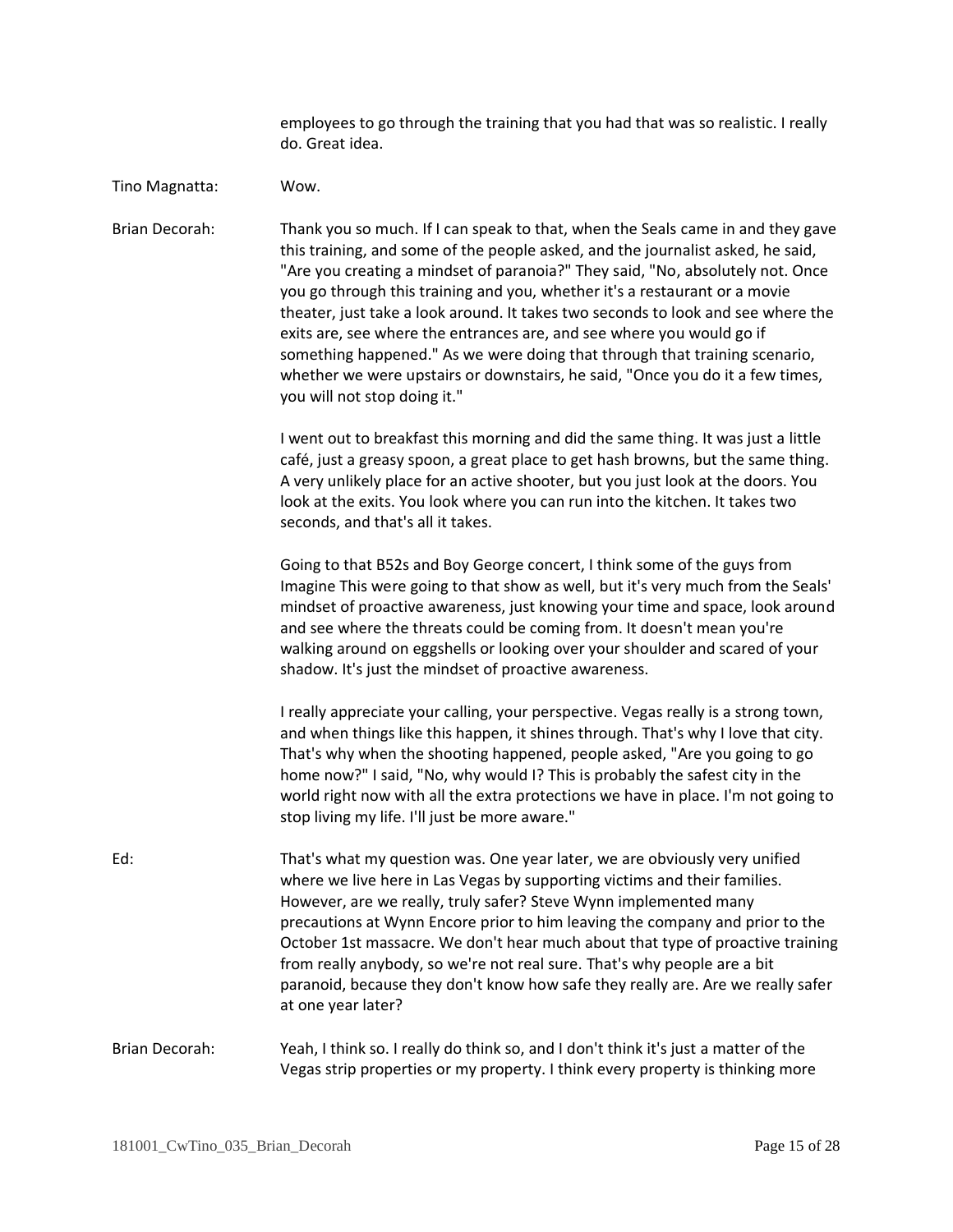|                | about it. What does everybody do? Is there a standard? There's not a standard.<br>It's where each casino is situated. Our markets are all a little bit different.                                                                                                                                                                                                                                                                                            |
|----------------|--------------------------------------------------------------------------------------------------------------------------------------------------------------------------------------------------------------------------------------------------------------------------------------------------------------------------------------------------------------------------------------------------------------------------------------------------------------|
|                | I am aware of a couple things that Wynn does that's not publicly available,<br>because they work with a lot of the guys from that Special Unit of the Seals for a<br>lot of their training that is very clandestine. You can't even see it when you're<br>walking, but there are extra protections there. I'm sure they're not the only<br>ones that do that.                                                                                                |
|                | Just like in my training, we let the cameras see about half of what we did, but<br>we didn't let them see all. They shared that with the people around us. We're<br>not going to show you everything. Obviously, from my perspective, we don't<br>want the bad guys to see where our vulnerabilities may still be, and we also<br>want them to guess why we protected against this or that, what are we ready<br>for. We don't want to tell them everything. |
|                | I do think that casinos everywhere are a little bit more safe than what they<br>were, but we're still a hospitality business, as you know. We're trying to invite in<br>as many people as we can over a certain age, et cetera. We can't go into<br>lockdown, but what is that threshold of responsibility. I think it's different for<br>each casino, but I think there's more happening than what meets the eye as a<br>operator myself.                   |
|                | Overall, I think casinos are very safe with all the cameras and all security and the<br>agents and everybody that we've got around. I'm not going to stop going to<br>them, that's for sure. I'm coming to Vegas for GT here in a couple of days, and I<br>can't wait. It's one of the greatest cities on the planet, and I'm looking forward<br>to it.                                                                                                      |
| Tino Magnatta: | Yeah.                                                                                                                                                                                                                                                                                                                                                                                                                                                        |
| Ed:            | We agree with you. We agree. Thank you so much really for your input in letting<br>people know about how you've made major changes. Appreciate it.                                                                                                                                                                                                                                                                                                           |
| Brian Decorah: | Thank you. That means a lot to me. Thank you.                                                                                                                                                                                                                                                                                                                                                                                                                |
| Ed:            | You're welcome.                                                                                                                                                                                                                                                                                                                                                                                                                                              |
| Tino Magnatta: | Thanks, Luigi. Appreciate you calling in.                                                                                                                                                                                                                                                                                                                                                                                                                    |
| Ed:            | You're welcome. Thanks, Tino.                                                                                                                                                                                                                                                                                                                                                                                                                                |
| Tino Magnatta: | Thank you. Bye-bye.                                                                                                                                                                                                                                                                                                                                                                                                                                          |
| Ed:            | Bye-bye.                                                                                                                                                                                                                                                                                                                                                                                                                                                     |
| Tino Magnatta: | First call-in from Vegas. That's pretty cool.                                                                                                                                                                                                                                                                                                                                                                                                                |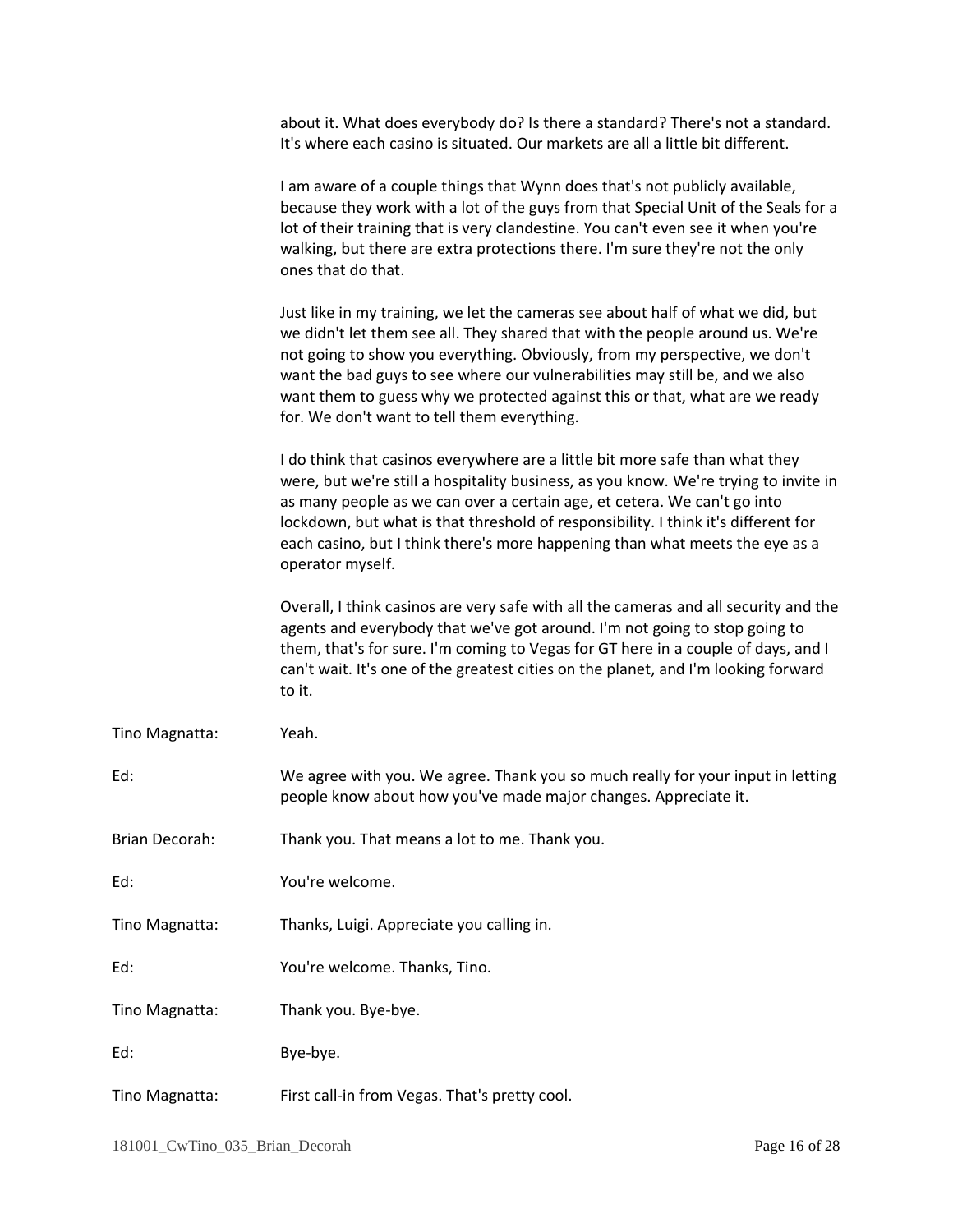| Brian Decorah:        | Great comments. Yeah, great comments.                                                                                                                                                                                                                                                                                                                                                                                                                                                                                                                                                                                                                                                                                                                 |
|-----------------------|-------------------------------------------------------------------------------------------------------------------------------------------------------------------------------------------------------------------------------------------------------------------------------------------------------------------------------------------------------------------------------------------------------------------------------------------------------------------------------------------------------------------------------------------------------------------------------------------------------------------------------------------------------------------------------------------------------------------------------------------------------|
| Tino Magnatta:        | Yeah.                                                                                                                                                                                                                                                                                                                                                                                                                                                                                                                                                                                                                                                                                                                                                 |
|                       | Hello, this is Tino Magnatta. Do you have a question for Brian Decorah?                                                                                                                                                                                                                                                                                                                                                                                                                                                                                                                                                                                                                                                                               |
| Hattie:               | Yes, I do. Can you hear me?                                                                                                                                                                                                                                                                                                                                                                                                                                                                                                                                                                                                                                                                                                                           |
| Tino Magnatta:        | Yes, absolutely, loud and clear.                                                                                                                                                                                                                                                                                                                                                                                                                                                                                                                                                                                                                                                                                                                      |
| Hattie:               | Brian, this is [Hattie Entrazauna 00:37:57] with [Matrix Bachaunga 00:37:58] to<br>develop conference.                                                                                                                                                                                                                                                                                                                                                                                                                                                                                                                                                                                                                                                |
| Brian Decorah:        | Hey. Yeah, I thought I recognized your voice.                                                                                                                                                                                                                                                                                                                                                                                                                                                                                                                                                                                                                                                                                                         |
| Hattie:               | How are you doing, Brian?                                                                                                                                                                                                                                                                                                                                                                                                                                                                                                                                                                                                                                                                                                                             |
| <b>Brian Decorah:</b> | Great. I'm doing great. Thanks for calling.                                                                                                                                                                                                                                                                                                                                                                                                                                                                                                                                                                                                                                                                                                           |
| Hattie:               | Wonderful always to hear your voice. You guys are always so proactive in<br>everything you do, and here's another step to show that.                                                                                                                                                                                                                                                                                                                                                                                                                                                                                                                                                                                                                  |
|                       | I come from a country and I've been in America for two years, but I come from<br>South Africa, where this is not a once-a-week kind of scenario. It's a daily<br>scenario. I'll be in the shopping center with my children, and we can hear the<br>guns on the other side, and we'll be getting into our car. Even just in your short<br>conversation today, you gave so much input that I think that I didn't even know<br>you should be doing, so thank you for that. I do believe that there should be<br>more done in so many more hotels and casinos.                                                                                                                                                                                            |
|                       | Just one question. In terms of statistically, have you heard any statistics in terms<br>of what is the possibility of there being a fire versus an active shooter drill,<br>because there's fire training drills every week in companies, but there's very<br>little of an active shooter drill, per se. Have you heard any statistics around that<br>that you know of?                                                                                                                                                                                                                                                                                                                                                                               |
| <b>Brian Decorah:</b> | Yeah. You know what? Hey, that's a great question. It's actually one of the<br>examples that the Seals use. They say, "How many times have you been through<br>a fire drill at school where everybody runs outside, and you go through it a<br>couple times a year. When's the last time you recall a child getting hurt in a fire?<br>You can't. You can't recall. One, because they've trained so frequently that<br>they're prepared against it. Two, it just doesn't happen that often. Should that<br>mental thought shift a little bit more towards active shooter, where, again,<br>they're less frequent, but when they do happen, they're pretty impactful.<br>When it comes to casinos, we've got so many different protections in place by |
|                       | code. We have to adhere to so many life safety codes in casinos. We have a lot                                                                                                                                                                                                                                                                                                                                                                                                                                                                                                                                                                                                                                                                        |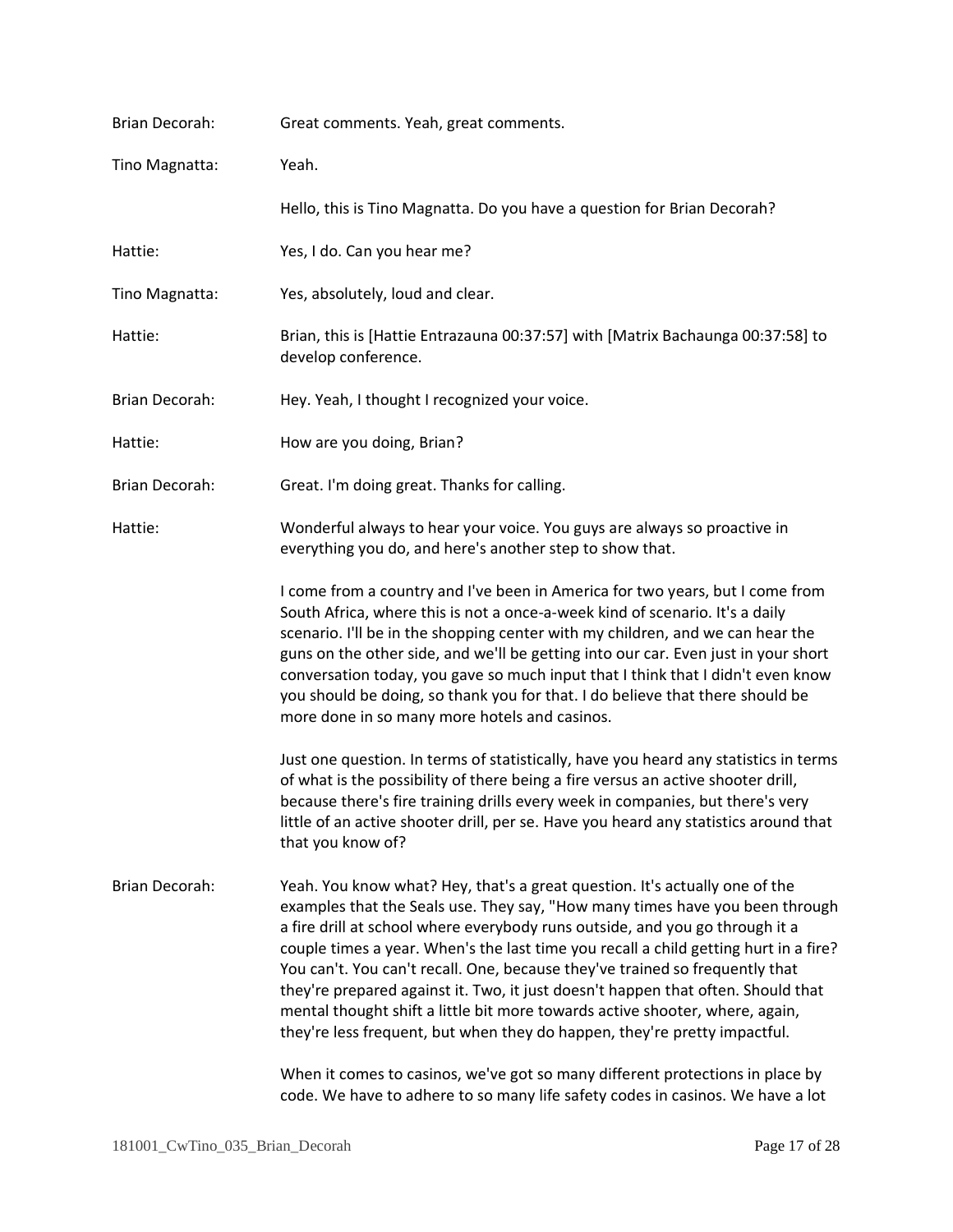|                       | of protection systems in place so that if a fire does happen, we're ready for<br>them. A lot of those things are already taken care of for us. Everything is really<br>well-marked as far as exits and things like that. I think we're pretty well-<br>prepared for those things. We do have emergency preparedness and response<br>plans. Those are also required by the regulations, so we're in pretty good shape<br>there. It doesn't mean we can't do more, but the day and age today was calling<br>for more active shooter preparedness and mindset, and that's exactly where we<br>went with it. You can never train your team enough, in my opinion, especially<br>when it comes to their safety. They're the most important thing, and we treat<br>them that way. |
|-----------------------|-----------------------------------------------------------------------------------------------------------------------------------------------------------------------------------------------------------------------------------------------------------------------------------------------------------------------------------------------------------------------------------------------------------------------------------------------------------------------------------------------------------------------------------------------------------------------------------------------------------------------------------------------------------------------------------------------------------------------------------------------------------------------------|
| Hattie:               | Absolutely. Then my second question is, you know the old saying, "Prevention is<br>better than cure," so what sort of technology advancements are there today<br>that one could even go further than, people with so many guns not to even be<br>allowed through a place where there are so many people in a casino? Is there<br>anything that you know or that your casinos are looking into putting into place<br>apart from the normal safety x-ray machines, whatever you call them?                                                                                                                                                                                                                                                                                    |
| <b>Brian Decorah:</b> | Yeah, another great question. There are some life safety solutions out there<br>where when you walk through a door, it can detect things like guns and<br>explosives without you knowing that they're detecting those things. They may<br>disguise as a [bollard 00:41:41] or something to that effect.                                                                                                                                                                                                                                                                                                                                                                                                                                                                     |
|                       | There are things out there. You don't know where they're at, because people<br>don't want you to know that you've got them, but they do have those. There are<br>other things that are based on the sound of ballistics, where microphones are<br>placed strategically around a building so that if it goes off in Zone One, there will<br>be an alarm system that there's an active shooter in Zone One to more quickly<br>identify where the danger is coming from. There are a lot of solutions out there.<br>It's just a matter of what's your budget to invest into them versus what you<br>have to gain from it.                                                                                                                                                      |
|                       | Real tough decisions for people to make. That's why we started with what we<br>started with. Like I said, we didn't show our hand to everybody, but we do have<br>more things in place than what we showed.                                                                                                                                                                                                                                                                                                                                                                                                                                                                                                                                                                 |
| Hattie:               | Wonderful. Wonderful. Thank you so much, and keep doing the great work that<br>you've been doing.                                                                                                                                                                                                                                                                                                                                                                                                                                                                                                                                                                                                                                                                           |
| <b>Brian Decorah:</b> | Thank you, Hattie. Great to hear from you.                                                                                                                                                                                                                                                                                                                                                                                                                                                                                                                                                                                                                                                                                                                                  |
| Tino Magnatta:        | Thank you, Hattie.                                                                                                                                                                                                                                                                                                                                                                                                                                                                                                                                                                                                                                                                                                                                                          |
| Brian Decorah:        | We'll see you soon.                                                                                                                                                                                                                                                                                                                                                                                                                                                                                                                                                                                                                                                                                                                                                         |
| Hattie:               | You too. See you [inaudible 00:42:39].                                                                                                                                                                                                                                                                                                                                                                                                                                                                                                                                                                                                                                                                                                                                      |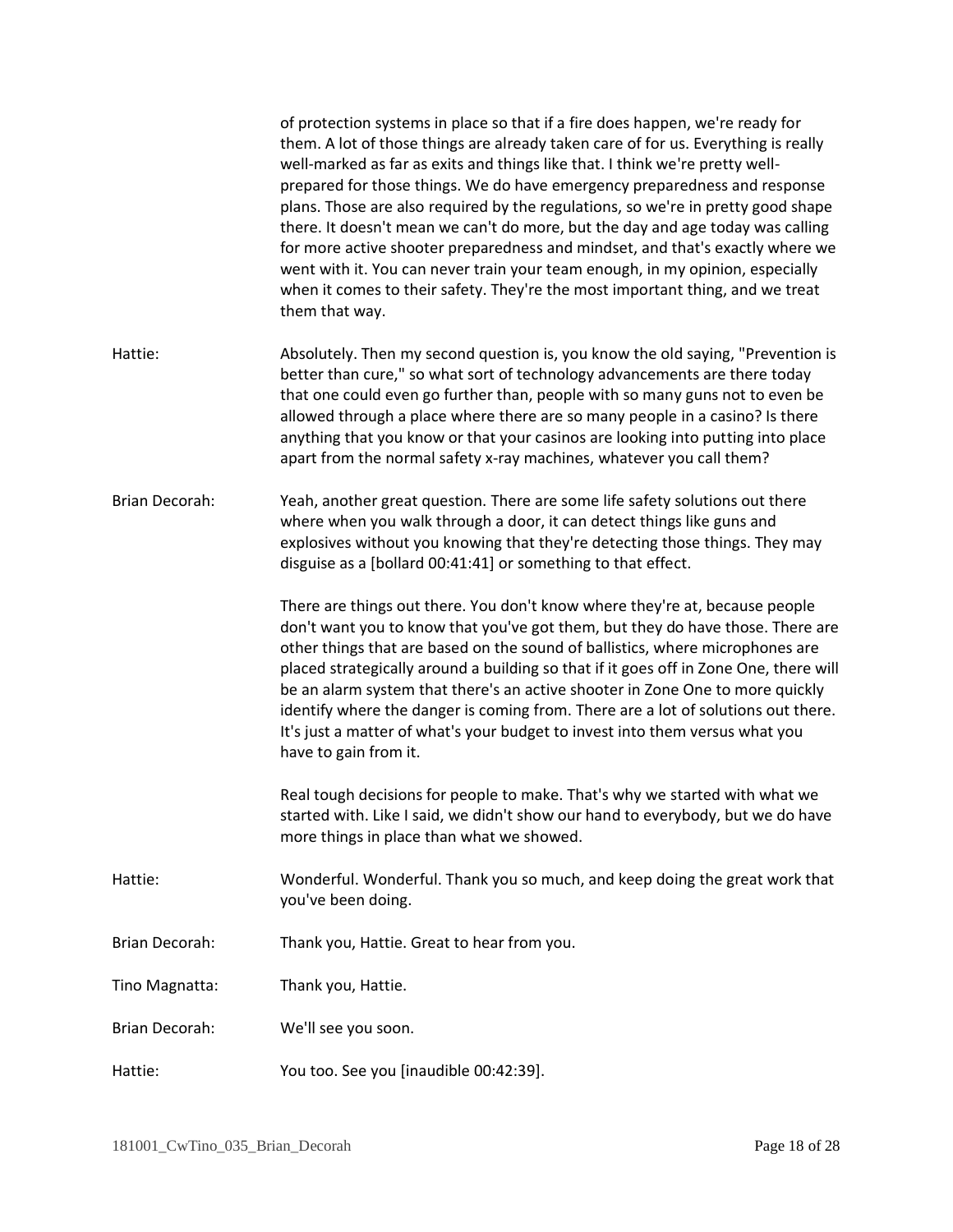| Tino Magnatta:        | Thank you.                                                                                                                                                                                                                                                                                                                                                                                                                                              |
|-----------------------|---------------------------------------------------------------------------------------------------------------------------------------------------------------------------------------------------------------------------------------------------------------------------------------------------------------------------------------------------------------------------------------------------------------------------------------------------------|
| Hattie:               | Bye-bye.                                                                                                                                                                                                                                                                                                                                                                                                                                                |
| Brian Decorah:        | Bye-bye now.                                                                                                                                                                                                                                                                                                                                                                                                                                            |
| Tino Magnatta:        | Great questions.                                                                                                                                                                                                                                                                                                                                                                                                                                        |
| <b>Brian Decorah:</b> | Yeah, agreed.                                                                                                                                                                                                                                                                                                                                                                                                                                           |
| Tino Magnatta:        | Yeah, South Africa is another thing.                                                                                                                                                                                                                                                                                                                                                                                                                    |
| Brian Decorah:        | No question.                                                                                                                                                                                                                                                                                                                                                                                                                                            |
| Tino Magnatta:        | Hello, this is Tino Magnatta. Do you have a question for Brian Decorah?                                                                                                                                                                                                                                                                                                                                                                                 |
| Victor:               | Hello. Am I on?                                                                                                                                                                                                                                                                                                                                                                                                                                         |
| Tino Magnatta:        | You are.                                                                                                                                                                                                                                                                                                                                                                                                                                                |
| <b>Brian Decorah:</b> | Hello.                                                                                                                                                                                                                                                                                                                                                                                                                                                  |
| Victor:               | Great. Hi. My name's Victor. I'm actually calling from Toronto, and the first thing<br>I'd like to do is I'd like to express my condolences for everyone who's listening in<br>the States for the horrible tragedy that happened a year ago. I remember<br>watching it on TV, and I was shocked. I was shocked. At the same time, I was<br>thinking, "Luckily, I live in a city where that can never happen," and I don't think<br>that's true anymore. |
| Brian Decorah:        | Agreed.                                                                                                                                                                                                                                                                                                                                                                                                                                                 |
| Victor:               | This year in Toronto we've had a great increase  I'm a Canadian, and we've had<br>a great increase in the number of gun violence. There was a shooting on the<br>Danforth earlier in the year, where some guy just started walking down the<br>street and started shooting people.                                                                                                                                                                      |
|                       | I just want to relate an experience that happened to me. I was at a place called<br>Yorkdale Shopping Center. People might know it. As I was walking through,<br>there was live gunfire. That was only a couple of weeks ago. We don't have<br>anything like the training that you've been talking about. I think we might need<br>it. That's the first thing I'd like to say.                                                                          |
|                       | If I could have a question it's, as somebody coming to Vegas as a tourist, what<br>advice would you have for somebody coming to Vegas? I know that you've given<br>a lot of advice, but is there something we can do to prepare for our trip so that<br>we could be safe, so that we can feel safe without  because I'm always<br>concerned when I go to the States.                                                                                    |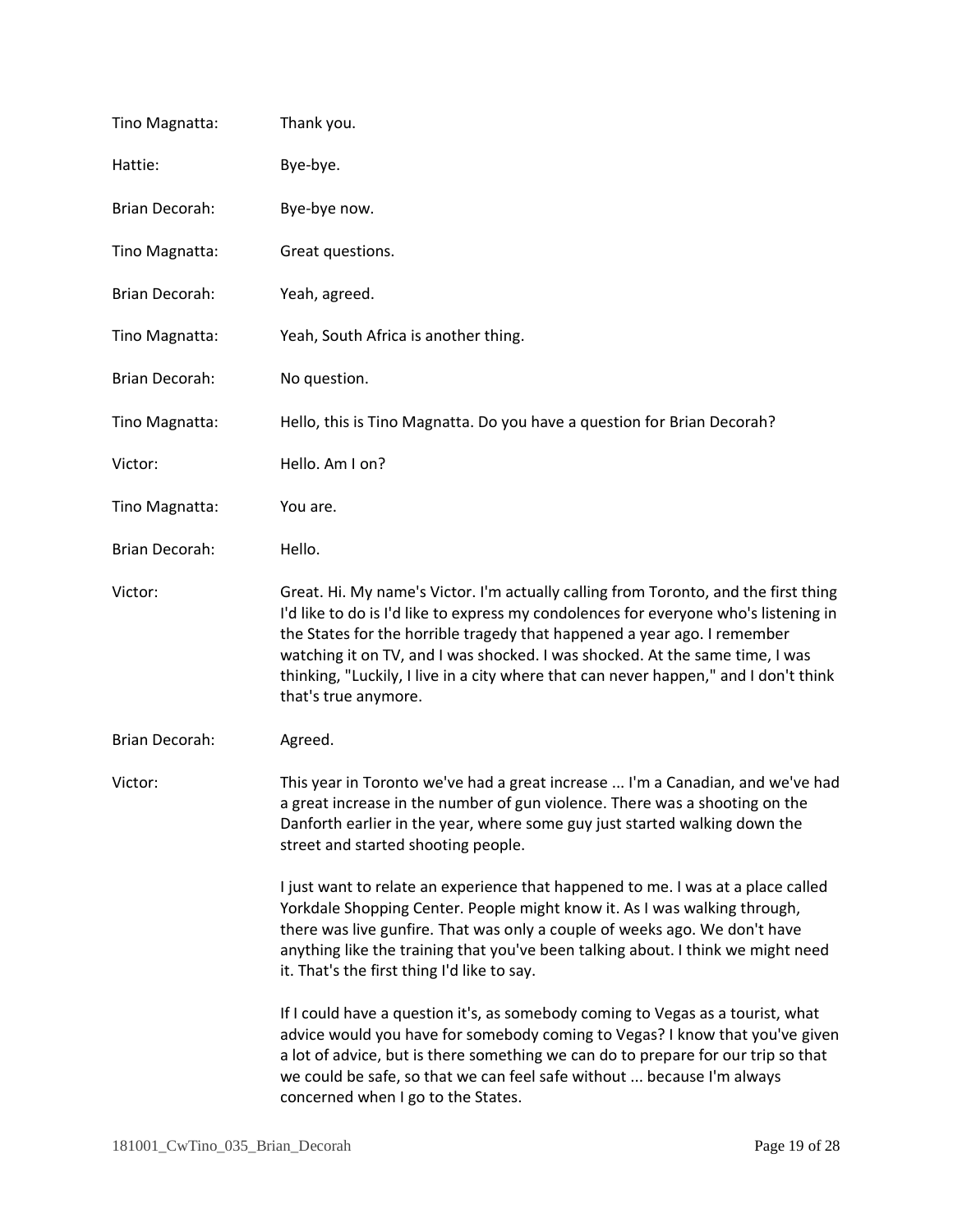## Brian Decorah: Absolutely. Yeah, thanks for calling, Victor. That's a great question. First, it comes to Toronto, I think everywhere we go, anywhere in the civilized world, there's a chance that this might happen. I know that Canada, the statistics are far less frequent that these types of things happen, but they can happen anywhere. My condolences to everybody in Toronto that's been affected by it.

Just like you said, all the people in Vegas, I don't think there's a person that I know that wasn't affected by this in some way, either through friends or family, or something that happened in their own personal lives that are similar to this. I know Golly from Tino's office was in Vegas the night of the shooting as well, so I really appreciate that perspective. Like I said, my thoughts are with Toronto as you guys respond to that.

Before I go into how do you feel safe in Vegas, in talking about some of these same questions came up from the people in our training, whether it's a slot attendant or a security officer, they said, "What else can we do? What else can we do to get our school safer? What else can we do to make movie theaters safer?" The trainer said, "You're the front line. Go and talk to the people that can make those decisions. Go to your school board."

The saying goes, "If you think you're too small to make a difference, spend a night in a tent with a mosquito." You just have to continue pestering them and reminding them that you're not going away. You want change, whether it's in a school or university, public places. You have to be the one that has to be that voice and say, "This is important. It's not just important to me. It's important to everybody." That was a very important message that they brought, and it's something that I've echoed both personally and as a leader.

As far as coming to Vegas, I hope you feel as safe as ever coming there from the mindset of coming in knowing that they got sucker punched, and when you get sucker punched, one thing that happens is you make sure you don't get sucker punched again. I think the City has done an extraordinary job both responding that night. I think they did an extraordinary job investigating for, was this a lone wolf, what else went into it. I really think they've done a lot to make sure that people are safe when they go back.

They are one of the top tourist destinations in the world, and if they were to lose people because they weren't prepared by responding appropriately, I think that they'd be doing a great disservice to the people of Nevada, the people of Las Vegas, and tourism would go way down, but that hasn't been the case. I think they continue to set records as far as the number of people coming in, so hopefully that's enough of a vote of confidence that they've done the things necessary to take care of those gaping holes that maybe they had before that I think they're ready now.

Please don't fear going to Vegas. Please don't fear coming to America. These things do happen, but if you're mindful and you're looking around and just that mindset of proactive awareness, I think you'll be just fine, Victor. I appreciate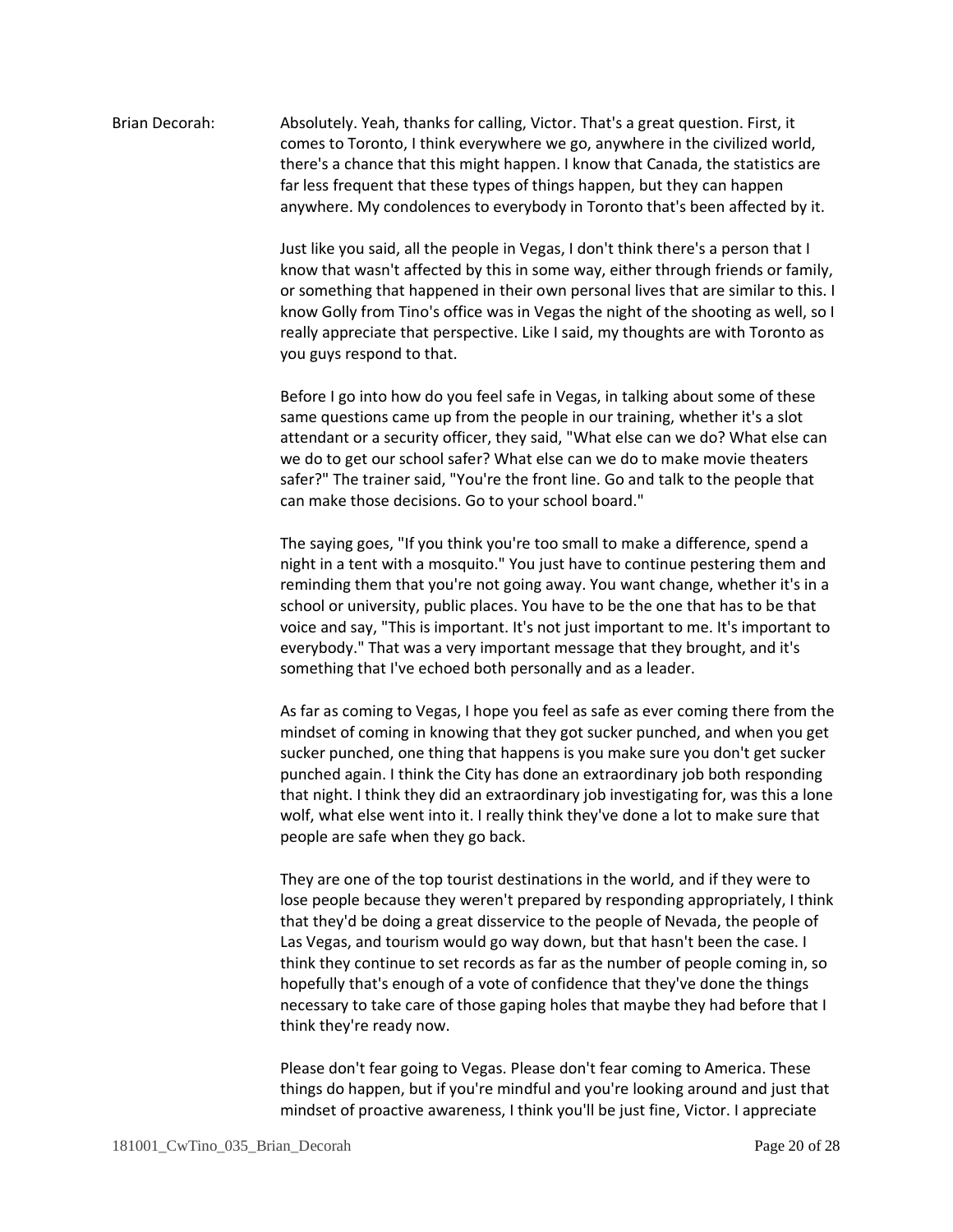|                       | you asking the question. I'm not an expert on it, but having just gone through<br>this a number of times and spending a lot of time on it, those are just my<br>thoughts, but please come back. Please come to Vegas.                                                                                                                                                                                                                                                                                          |
|-----------------------|----------------------------------------------------------------------------------------------------------------------------------------------------------------------------------------------------------------------------------------------------------------------------------------------------------------------------------------------------------------------------------------------------------------------------------------------------------------------------------------------------------------|
| Victor:               | I just wanted to thank you for reminding me that the Vegas police force and<br>everybody that responded did do an extraordinary job. We witnessed that, and<br>we saw how prompt the response was and how efficient the police force was.                                                                                                                                                                                                                                                                      |
| Brian Decorah:        | Yeah.                                                                                                                                                                                                                                                                                                                                                                                                                                                                                                          |
| Victor:               | That's certainly something we can all take solace in. Just listening to this podcast<br>today, hearing about all the changes that have already happened, certainly and<br>that you're helping to make happen, certainly has given me an added amount of<br>security, so thank you.                                                                                                                                                                                                                             |
| Brian Decorah:        | Thank you, Victor. That means a lot.                                                                                                                                                                                                                                                                                                                                                                                                                                                                           |
| Tino Magnatta:        | Thanks, Victor. Really appreciate it.                                                                                                                                                                                                                                                                                                                                                                                                                                                                          |
| <b>Brian Decorah:</b> | One of the things I want to say about that, Tino, is you're a Vegas guy. You've<br>got an office there. The Metro Police took a pretty big hit from the folks saying,<br>"You could have done more. Why did it take you so long?" I don't know where<br>that came from, but having been there and seeing how they responded at the<br>time and that next day and the day after that and the day after that, I don't<br>think there's anything else that they could have done, so I'm glad Victor said<br>that. |
| Tino Magnatta:        | No, I agree with you.                                                                                                                                                                                                                                                                                                                                                                                                                                                                                          |
| Brian Decorah:        | I'm glad it's being said here on this podcast. They were extraordinary. I don't<br>think anybody can question what they did.                                                                                                                                                                                                                                                                                                                                                                                   |
| Victor:               | Absolutely.                                                                                                                                                                                                                                                                                                                                                                                                                                                                                                    |
| Tino Magnatta:        | Yeah, I agree with you guys. Not only the infrastructure and the police and<br>everything, but the people of Vegas, how they came together.                                                                                                                                                                                                                                                                                                                                                                    |
| Brian Decorah:        | Yeah, exactly.                                                                                                                                                                                                                                                                                                                                                                                                                                                                                                 |
| Tino Magnatta:        | [crosstalk 00:49:22] extraordinary thing.                                                                                                                                                                                                                                                                                                                                                                                                                                                                      |
| Brian Decorah:        | Like I said, I got an Uber to the closest hospital, and they couldn't take anymore<br>blood because they had so many rooms allocated towards  They were still<br>doing trauma, doing surgeries to save people. Then I hopped in another one and<br>I went down to that blood drive. They had blood drives everywhere. When I got<br>to the main one, where I was told I was most likely to be able to donate, it was a<br>Red Cross station, there were 1,500 people there. Based on how long the line         |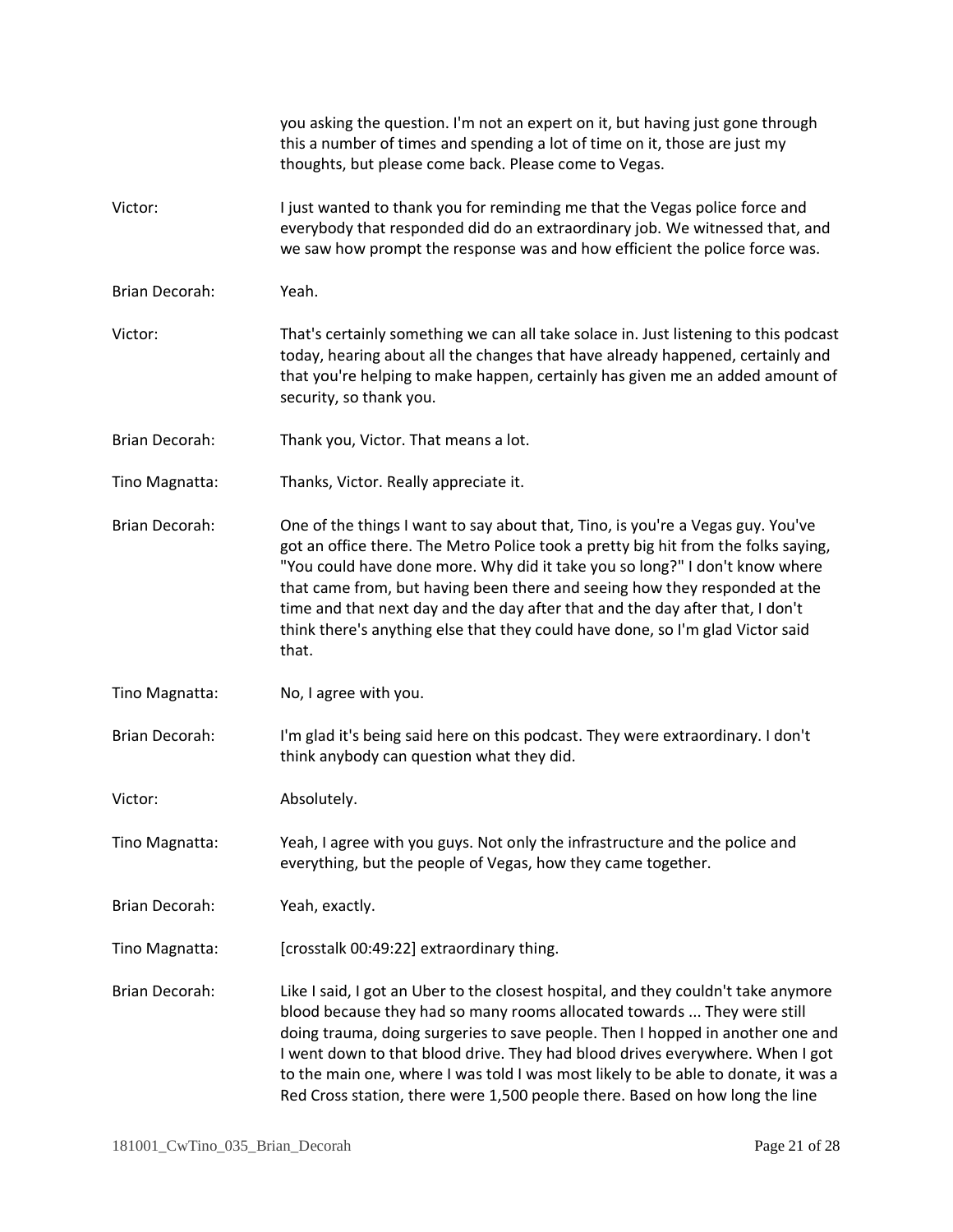was, they said, "We're not going to be able to get you in till eight o'clock tonight," and that was at seven in the morning. They said, "You're not going to be able to get in till eight o'clock tonight. By that time we anticipate we'll have all the blood of every type that we need," so the people of Vegas, both the natives and the people that were there as tourists, just came out to help. Boy, there's nothing more American, and as we're learning, there's nothing more Vegas than that. They really came together. It was pretty cool to see.

- Tino Magnatta: Yeah. Vegas Strong, Vegas Strong.
- Victor: I didn't see that, but it was good to hear.
- Tino Magnatta: Victor, how about those Knights?
- Victor: How about those what?
- Tino Magnatta: The Vegas Knights, the hockey team.
- Victor: Oh, yes, absolutely. Absolutely.
- Tino Magnatta: From one Canadian to another, you know what that's about. They made history, man. Yeah.
- Brian Decorah: When you talk to Canadians, you can always relate with hockey.
- Tino Magnatta: Yeah, there's no question.
- Victor: Go Knights, for sure.
- Tino Magnatta: All right, Victor. Thanks so much.
- Victor: Okay.
- Brian Decorah: Thank you, Victor.
- Tino Magnatta: Talk to you soon. Bye-bye.
	- All right. Great question.
- Brian Decorah: Agreed. Agreed.
- Tino Magnatta: We're traveling the world here.

All right, let's see what we got here. Hello, this is Tino Magnatta. Do you have a question for Brian Decorah?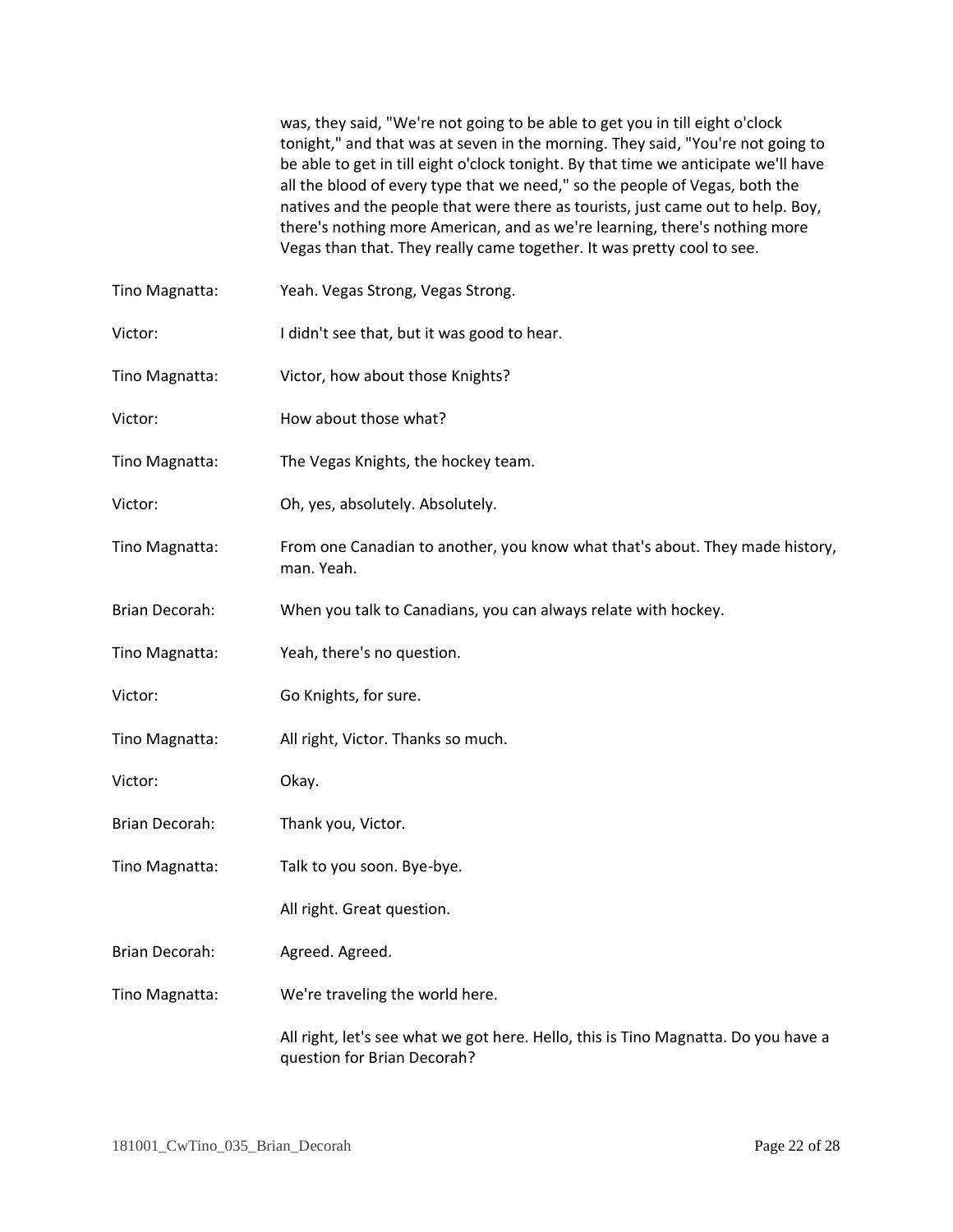| Bobby:         | Yeah. Hi, Brian. Hi, Tino. Another fantastic program. It's been very informative,<br>and I really appreciate the time that you're spending.                                                                                                                                                                                                                                                                                                                                                                                                                                                                                                                                                                                                                                                                                                                                                                                                       |
|----------------|---------------------------------------------------------------------------------------------------------------------------------------------------------------------------------------------------------------------------------------------------------------------------------------------------------------------------------------------------------------------------------------------------------------------------------------------------------------------------------------------------------------------------------------------------------------------------------------------------------------------------------------------------------------------------------------------------------------------------------------------------------------------------------------------------------------------------------------------------------------------------------------------------------------------------------------------------|
| Brian Decorah: | Thank you.                                                                                                                                                                                                                                                                                                                                                                                                                                                                                                                                                                                                                                                                                                                                                                                                                                                                                                                                        |
| Bobby:         | I live in Las Vegas. My name is Bobby. For us, I've only been here five years, and<br>I think that probably going through, just living through this experience, has<br>actually made my wife and I feel more like locals in Vegas and members of the<br>community. I'm very proud of how this community has responded. I think for us,<br>nearly every day has been a little mini anniversary as the makeshift memorials<br>and services and gatherings have been part of daily life here.                                                                                                                                                                                                                                                                                                                                                                                                                                                        |
|                | In the casino environment, is there, other than obvious signs for exits and things<br>like that, are there any other visual cues or things that you do in the casino to<br>actually, as you say, you're trying to strike a balance on the hospitality<br>experience and safety. Are there any other things done architecturally or in<br>design to help mitigate a crisis when they occur?                                                                                                                                                                                                                                                                                                                                                                                                                                                                                                                                                        |
| Brian Decorah: | Boy, that's a really great question. First of all, being in Vegas for five years, that's<br>a long time for Vegas, right? A lot of people are still going there, so that's almost<br>a life long there.                                                                                                                                                                                                                                                                                                                                                                                                                                                                                                                                                                                                                                                                                                                                           |
|                | From an architectural standpoint, obviously, we're very well marked from<br>emergency egress. Most casinos are a little bit darker inside, so you see the exit<br>lights a little bit more prominently. Since most casinos were built prior to us<br>knowing that we would need this type of exit strategies from the building, we<br>don't have them now, but I can say that from the casinos I've been with and a<br>lot of casinos I go into, we're not creating casino floors like mazes anymore like<br>we used to. The thought was, we wanted you to get lost inside so it's harder to<br>find an exit, that you're more likely to stop and play a machine. We've changed<br>that, both with the different coloration of the carpets, creating main walkways,<br>because I think what we're learning is, we want to make it more efficient for<br>people to be able to get to their favorite machine rather than getting lost in a<br>maze. |
|                | Fortunately, a lot of casinos are doing that and creating main walkways and<br>main walk paths. From an active shooter standpoint, I think one of the things<br>that is most beneficial is understanding you've got a lot of things to take cover<br>behind with all the slot machines. They're getting bigger as far as what they<br>have. Especially in Vegas, the casinos are so large and expansive with large<br>walkways so that people can get through things.                                                                                                                                                                                                                                                                                                                                                                                                                                                                             |
|                | For me, it was that mindset, even going in prior to the Vegas shooting, is I kind<br>of knew where I would have to go if something bad happened. I've just always<br>been somebody that's had that mindset, so when the people started running<br>through, I knew if I went left, we could run outside. If we went right, we could<br>go to the hotel. That's what I chose based on I didn't smell smoke. I didn't hear                                                                                                                                                                                                                                                                                                                                                                                                                                                                                                                           |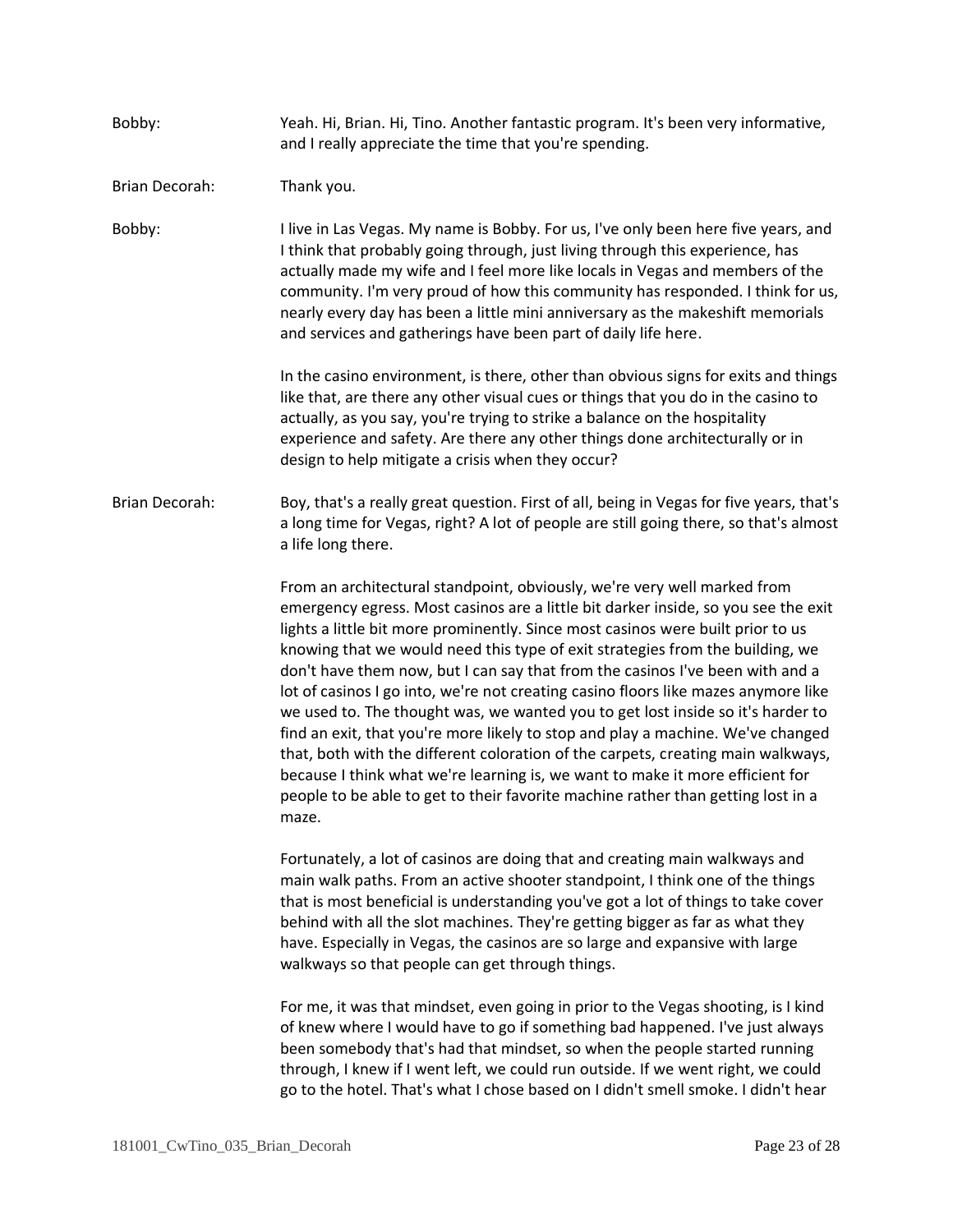|                       | fire alarms. I'm like, "This has to be a person that's causing all these people to<br>run. Until we hear the gunshots, I think we're at a safe distance. Let's just get<br>upstairs and barricade in a room and be safe that way."                                                                                                                                                                                                                                                                                                                                                                                                                                                                                                                           |
|-----------------------|--------------------------------------------------------------------------------------------------------------------------------------------------------------------------------------------------------------------------------------------------------------------------------------------------------------------------------------------------------------------------------------------------------------------------------------------------------------------------------------------------------------------------------------------------------------------------------------------------------------------------------------------------------------------------------------------------------------------------------------------------------------|
|                       | I think it's more of a mindset of, any time you go into a space, you look around<br>and you just know where your safety exits, where can you find cover. Once<br>you've got it in your mind, you can go on with enjoying your day, because<br>you've already thought about it, and you're ready to respond if the worst case<br>happens. That's just my perspective on what I would do. Stay Vegas Strong and<br>go, Golden Knights. They open this week, don't they?                                                                                                                                                                                                                                                                                        |
| Bobby:                | Thanks, Brian.                                                                                                                                                                                                                                                                                                                                                                                                                                                                                                                                                                                                                                                                                                                                               |
| Brian Decorah:        | You bet. My pleasure, Bobby.                                                                                                                                                                                                                                                                                                                                                                                                                                                                                                                                                                                                                                                                                                                                 |
| Tino Magnatta:        | Thanks, Bobby. We really appreciate it.                                                                                                                                                                                                                                                                                                                                                                                                                                                                                                                                                                                                                                                                                                                      |
|                       | Are you there?                                                                                                                                                                                                                                                                                                                                                                                                                                                                                                                                                                                                                                                                                                                                               |
| Bobby:                | Yeah. Any time.                                                                                                                                                                                                                                                                                                                                                                                                                                                                                                                                                                                                                                                                                                                                              |
| Tino Magnatta:        | Really appreciate it. Thanks so much.                                                                                                                                                                                                                                                                                                                                                                                                                                                                                                                                                                                                                                                                                                                        |
| Brian Decorah:        | Awesome. Great callers today, Tino. Great callers.                                                                                                                                                                                                                                                                                                                                                                                                                                                                                                                                                                                                                                                                                                           |
| Tino Magnatta:        | Yeah, yeah, really good callers [inaudible 00:55:34] together.                                                                                                                                                                                                                                                                                                                                                                                                                                                                                                                                                                                                                                                                                               |
|                       | Hello, this is Tino Magnatta. Do you have a question for Brian Decorah?                                                                                                                                                                                                                                                                                                                                                                                                                                                                                                                                                                                                                                                                                      |
| Matt:                 | Yeah. Hey, Brian. Hey, Tino. It's Matt from Oklahoma. How's it going?                                                                                                                                                                                                                                                                                                                                                                                                                                                                                                                                                                                                                                                                                        |
| Brian Decorah:        | Hey, Matt. How are things in Oklahoma?                                                                                                                                                                                                                                                                                                                                                                                                                                                                                                                                                                                                                                                                                                                       |
| Matt:                 | Good. Good, buddy. They're going good.                                                                                                                                                                                                                                                                                                                                                                                                                                                                                                                                                                                                                                                                                                                       |
| <b>Brian Decorah:</b> | Awesome. Excellent.                                                                                                                                                                                                                                                                                                                                                                                                                                                                                                                                                                                                                                                                                                                                          |
| Matt:                 | I was actually in Vegas the night as well. Everybody has their own experiences<br>there for that. The one thing that you had said about was the chaos when you<br>were at the MGM. Everybody was running through and the fear and how that<br>made you feel you wanted to escape. I had another instance that reminded me<br>very much of that same, that same feeling, and it was here in Oklahoma in a<br>very large casino Thursday night, very busy night. Somebody called in a bomb<br>threat. All of a sudden, I was sitting at the bar, and the bartender I know very<br>well, all of a sudden he had this look of horror on his face and just said,<br>"Everybody leave." He pointed one way. Immediately, I looked the other way,<br>and I just saw |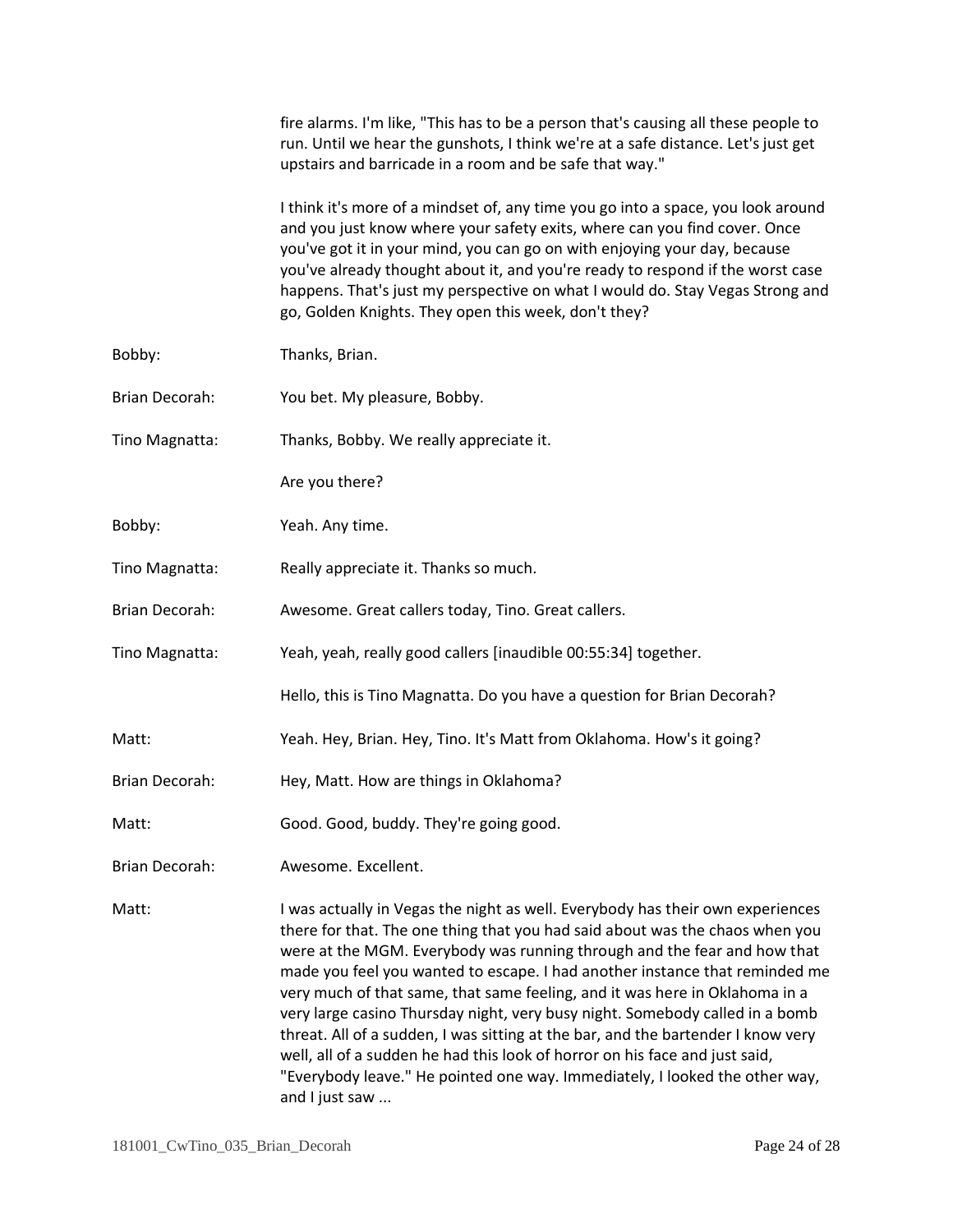| Brian Decorah: | Yeah.                                                                                                                                                                                                                                                                                                                                                                                                                                                                                                                                                                                                                                                                                                                                                                                                                                                                                                                                                                                                                                                                                                                                    |
|----------------|------------------------------------------------------------------------------------------------------------------------------------------------------------------------------------------------------------------------------------------------------------------------------------------------------------------------------------------------------------------------------------------------------------------------------------------------------------------------------------------------------------------------------------------------------------------------------------------------------------------------------------------------------------------------------------------------------------------------------------------------------------------------------------------------------------------------------------------------------------------------------------------------------------------------------------------------------------------------------------------------------------------------------------------------------------------------------------------------------------------------------------------|
| Matt:          | [crosstalk 00:56:38] people running. I was scared. I was like, with everything in<br>the news all the time, terrorism and this and that, so we all ran outside. The<br>whole place was very chaotic. It happened to be a false alarm where somebody<br>called in a fake bomb threat. About a week later, I had a meeting at a very large<br>casino organization out here, and I brought it up. I said, "How do you guys<br>handle this?" They go, "We get them so many times, we don't do anything<br>anymore, because we can't evacuate the casino on a weekly, bi-weekly basis."                                                                                                                                                                                                                                                                                                                                                                                                                                                                                                                                                       |
| Brian Decorah: | Right.                                                                                                                                                                                                                                                                                                                                                                                                                                                                                                                                                                                                                                                                                                                                                                                                                                                                                                                                                                                                                                                                                                                                   |
| Matt:          | I would just like to get your thoughts on that.                                                                                                                                                                                                                                                                                                                                                                                                                                                                                                                                                                                                                                                                                                                                                                                                                                                                                                                                                                                                                                                                                          |
| Brian Decorah: | Yeah. Boy, that's a really good, challenging question, but I do have a perspective<br>on it. One of the things that some of the folks had asked, the Seals and the<br>trainers, for our active shooter training, said, "If one of these things happened,<br>should you pull a fire alarm to evacuate the building?" They said, "No, we don't<br>recommend that." The reason why is sometimes these perpetrators will actually<br>do that so that people will funnel out, and they'll have set up locations where<br>they plan to take those people out as they're exiting buildings. Because of the<br>confusion it can create, they actually recommend not doing that.<br>When you first brought up that there was a bomb threat or when the fire alarm<br>goes and people start saying, "Go this way. Go this way. Go this way," unless it's<br>somebody that's got a gaming license on and maybe in security or something<br>like that, I would still trust my instincts on whether or not I felt that that was the<br>best place to go, because you certainly don't want a coordinated effect when<br>people do something like that. |
|                | When it comes to the bomb threats, that's one of those unfortunate things, as<br>casinos, we get them. We get them on a semi-regular basis, I would say. I've<br>been in the business for close to 25 years, and it's been something we've dealt<br>with frequently, probably once a quarter, if not a little bit more frequently than<br>that. We have other types of threats that are communicated to us, either<br>directly or indirectly, about specific people, sometimes not specific people. It's<br>just a matter of balancing what can we do to investigate to see how valid some<br>of these are, because you do get a sense after you've seen them enough times,<br>that you get a sense for which ones are more likely to be valid than which ones<br>aren't.                                                                                                                                                                                                                                                                                                                                                                |
|                | You take each one seriously. You never ignore one of them, and every time you<br>get one, you put it through the paces. You generally have a step-by-step process<br>to evaluate where did it come from, what did they say, how did they say it, what<br>were the specifics, were there any specific things like that. You make your<br>decision about whether or not you'll include the local police or the FBI, and<br>really send it on a case-by-case basis.                                                                                                                                                                                                                                                                                                                                                                                                                                                                                                                                                                                                                                                                         |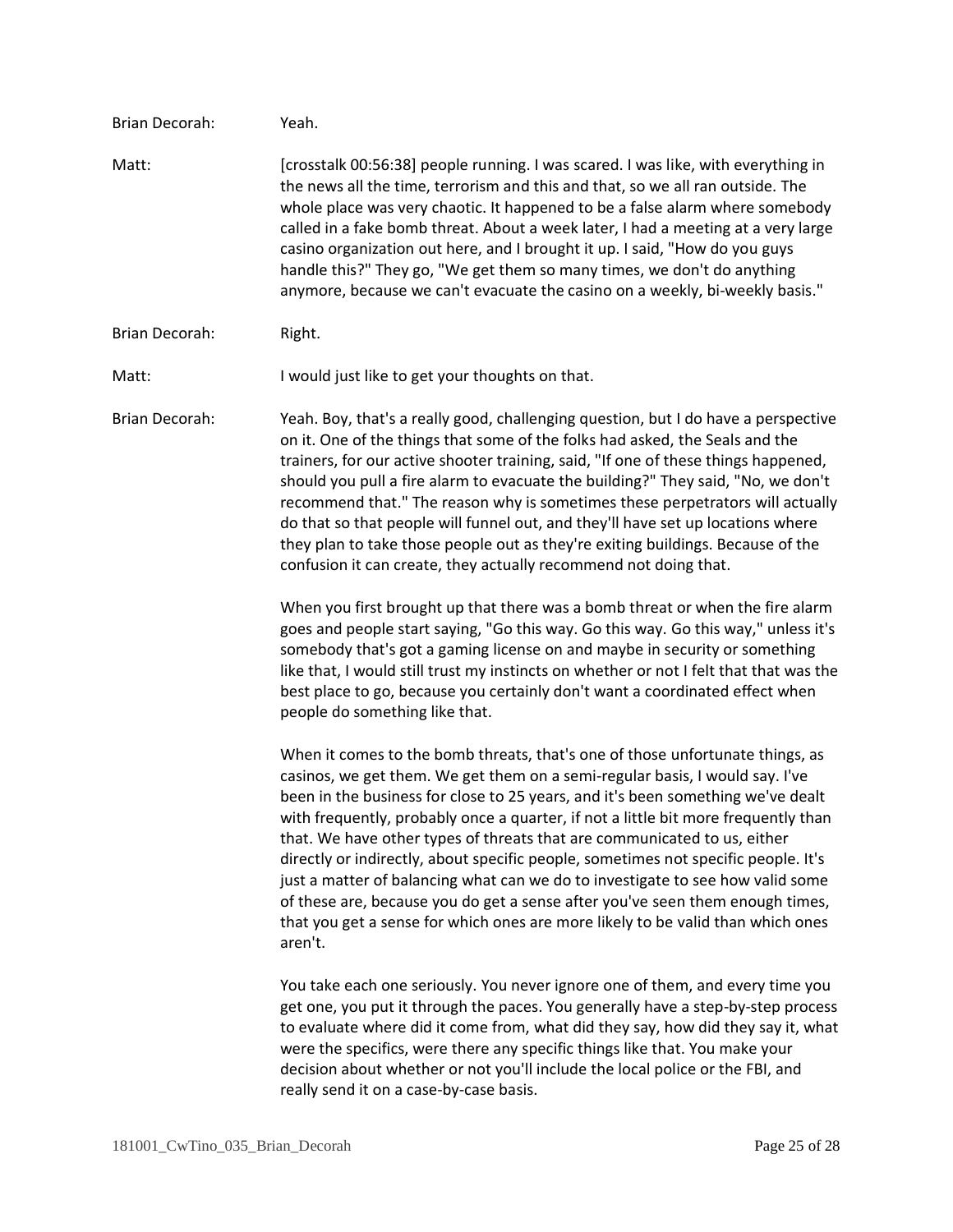|                | Unfortunately, there's not a black and white answer for this. Every casino has<br>been at. We've received bomb threats. We've received death threats. We<br>receive all kinds of threats, but there's just a matter of really evaluating how<br>serious is it. Is it something we need to escalate to a critical nature, or do we<br>just maintain vigilance until we see more to validate is it a real threat or not.<br>Each one's handled differently. I wish I could give a better and more concise<br>answer than that, but you really treat each one a little bit differently. |
|----------------|--------------------------------------------------------------------------------------------------------------------------------------------------------------------------------------------------------------------------------------------------------------------------------------------------------------------------------------------------------------------------------------------------------------------------------------------------------------------------------------------------------------------------------------------------------------------------------------|
|                | You're right, they happen too frequently, but, fortunately, they're very<br>infrequent as far as bombs in casino. You had the one in Tahoe back in the<br>eighties, which there's speculation about that one, was it inside or outside, or<br>whatever. I think there was one other one that was a love triangle, that<br>detonated below one of the MGM properties. I think it was Luxor. It was a hog<br>dog vendor or something like that.                                                                                                                                        |
|                | Anyway, bombs in casinos are very infrequent, but you do still treat them<br>serious. You just treat them individually and make sure that you're protecting<br>your team and the staff. Again, my apologies for a broad answer, but you really<br>treat them all different.                                                                                                                                                                                                                                                                                                          |
| Matt:          | Sure. Good answer. Thank you very much, and thank you very much for the<br>show. Great show.                                                                                                                                                                                                                                                                                                                                                                                                                                                                                         |
| Brian Decorah: | My pleasure. Thanks for calling.                                                                                                                                                                                                                                                                                                                                                                                                                                                                                                                                                     |
| Tino Magnatta: | Thanks, Matt. We appreciate it. We'll see you soon.                                                                                                                                                                                                                                                                                                                                                                                                                                                                                                                                  |
| Matt:          | Yep, see you next week.                                                                                                                                                                                                                                                                                                                                                                                                                                                                                                                                                              |
| Tino Magnatta: | Thank you. Yeah, see you next week.                                                                                                                                                                                                                                                                                                                                                                                                                                                                                                                                                  |
|                | Brian, fantastic show.                                                                                                                                                                                                                                                                                                                                                                                                                                                                                                                                                               |
| Brian Decorah: | I agree.                                                                                                                                                                                                                                                                                                                                                                                                                                                                                                                                                                             |
| Tino Magnatta: | We got a lot more callers, but we've run out of time. Just so everybody knows,<br>Brian is traveling, and he took a break out of his flight or travels to do the show<br>and just to show you how much this means to him.                                                                                                                                                                                                                                                                                                                                                            |
|                | Brian, we really appreciate it. Again, our condolences go out to all the people<br>that were affected by the shooting, and our gratitude goes out to all the people<br>that helped during the shooting.                                                                                                                                                                                                                                                                                                                                                                              |
| Brian Decorah: | Absolutely.                                                                                                                                                                                                                                                                                                                                                                                                                                                                                                                                                                          |
| Tino Magnatta: | Our thanks goes out to Brian and his team for being proactive in sharing all this<br>information on the show.                                                                                                                                                                                                                                                                                                                                                                                                                                                                        |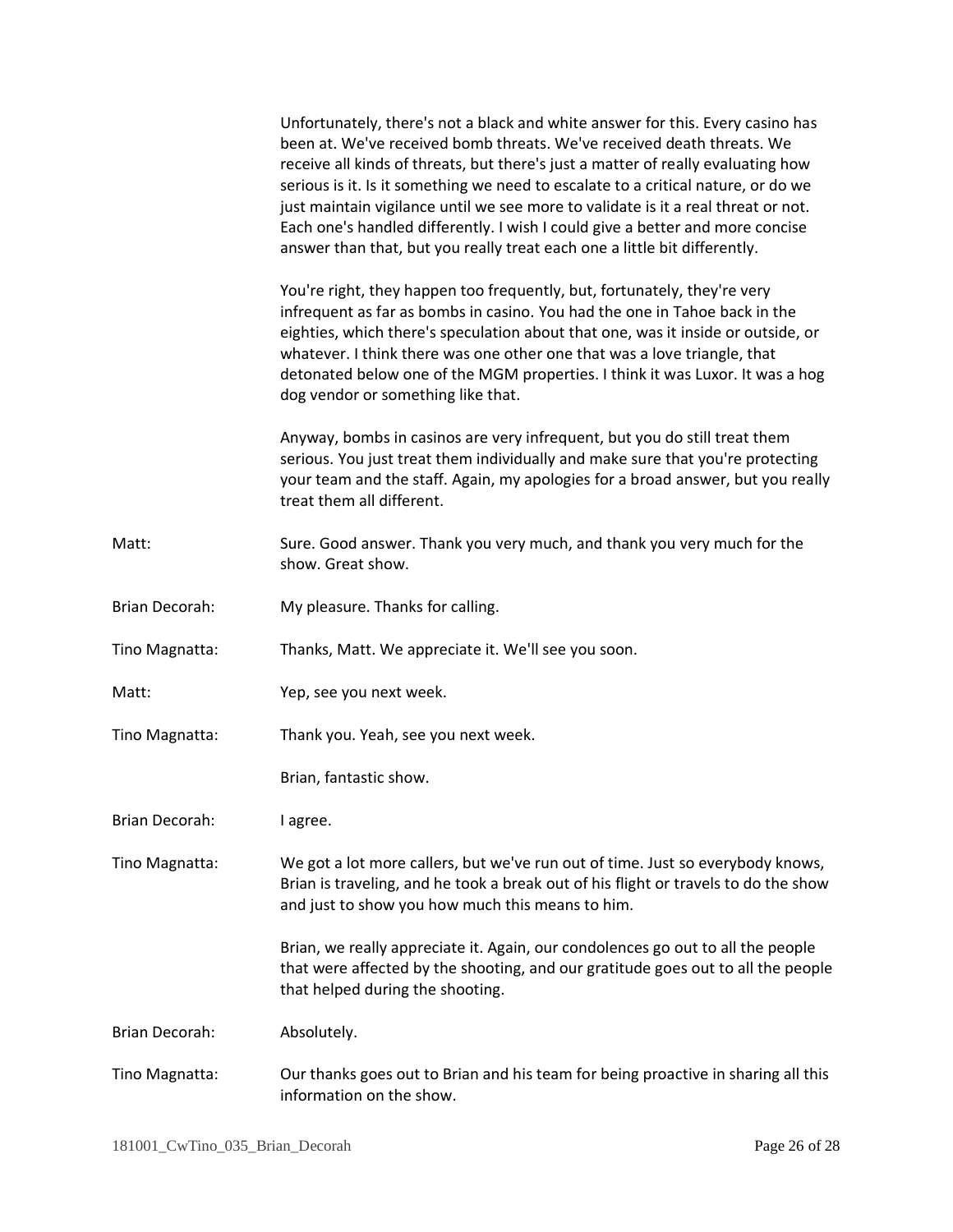Brian, thank you so much.

Brian Decorah: Yeah, absolutely. If I can add real quick, Tino, great show. You always put on great shows. In case anybody's looking, if you've got a pen handy, if you're looking for these types of trainers, reach out to Tomahawk Strategic Solutions. They're a national based company, but they train all over the world. Talk to your local law enforcement. They may have programs available. They'll want to work with casinos. If you want detailed step-by-step how did we do this, connect with me on LinkedIn. I'm happy to share that type of thing. It's not proprietary from a competitive standpoint. I want people to be safe. Watch Indian Gaming Magazine for the October issue. I wrote a big article there that's going to be highlighted. Search the King 5 News Active Shooter piece that was on just this last week, but the most important thing is just do something. Any training is better than no training. You all know that your staffs are the most important things. Just do what you can to prepare and train them and protect them. We did what we did, but what's best for you is going to be best for you. I'm here to help. Our team is here to help. Anyone's here to help, but there's some experts available. It doesn't always take experts. You can reach out to folks like us and happy to help out. Great show, Tino. Thanks for the extra few minutes to plug where they can find things like this. The Tomahawk guys are the best in the world. I would go to them. Tino Magnatta: Yeah. We'll put a link to the article and also a link to your LinkedIn when we sent out our email, so if anybody wants to contact you and get more information, they can do that directly. Anybody who is on our email list, that will be all on the email. Brian, thank you again so much. Brian Decorah: Thank you. Tino Magnatta: I really appreciate you taking the time today to do this. Brian Decorah: Always happy to do it. Thanks for having me on. Anytime you want me on, I'm yours. We'll see you in Vegas next week. Go, Knights. Tino Magnatta: Thanks, Brian. Appreciate it. Go, Knights, yeah. Brian Decorah: Take care. Tino Magnatta: Brian's great. He's fantastic, and what a story. Today is a day that should never